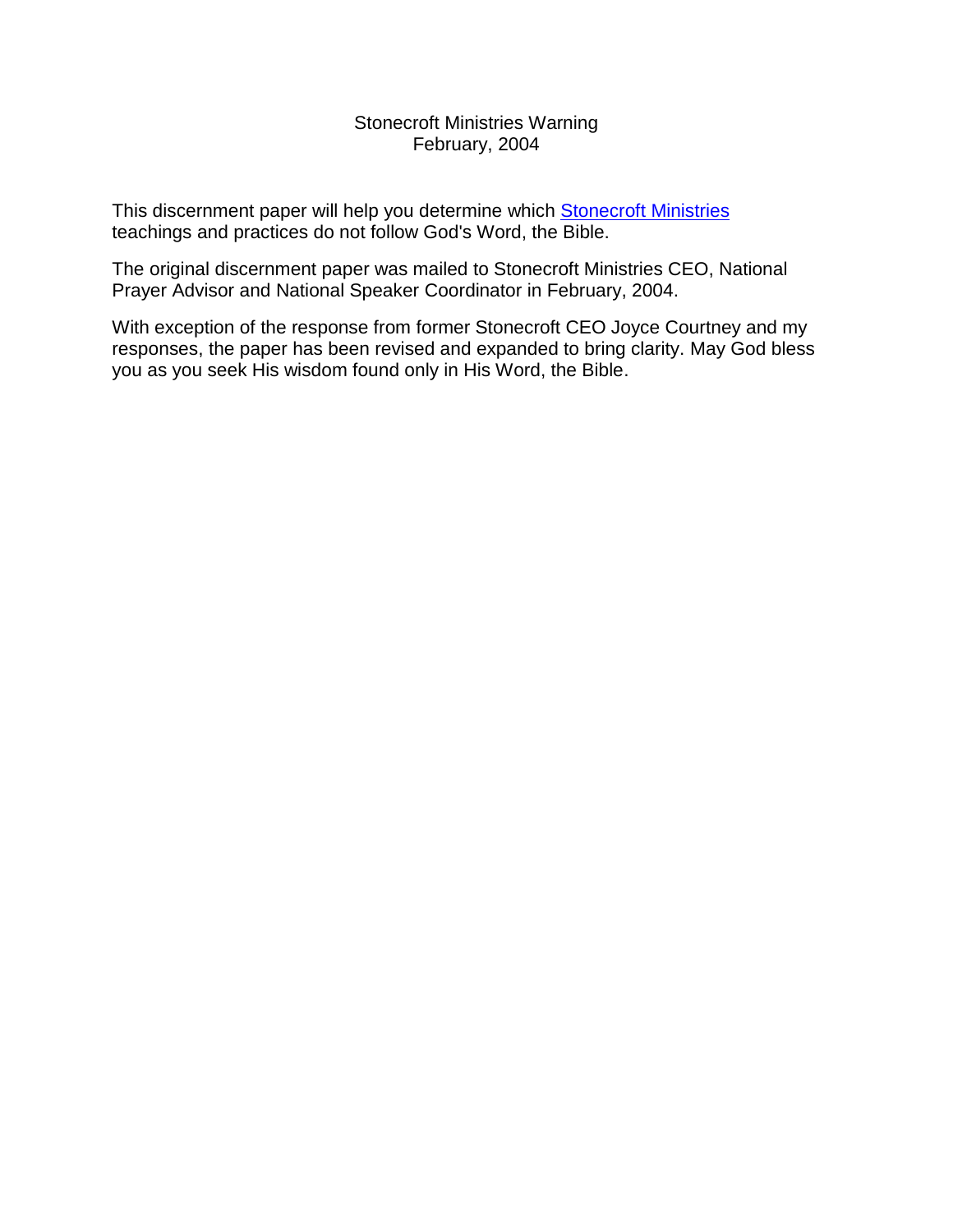# **MISSION AND VISION OF STONECROFT MINISTRIES**

Stonecroft Ministries is an interdemoninational ministry outreach, mainly to women, within the United States and 64 other countries. Their mission before March, 2005 was "to glorify the Lord Jesus Christ and to make Him known by presenting the biblical message of salvation". As of April, 2005, their mission became "to equip and encourage women to impact their communities with the gospel of Jesus Christ." Their vision is "to provide global leadership in reaching women for Jesus Christ."

Approximately 2,000 outreach events are organized by local committees in the U.S. and Canada alone. Examples of approximate number of local outreach committees by state include Wisconsin - 53, Maryland - 13, Arizona - 29, Washington - 43, Oregon - 34, Idaho - 7 and Montana -18.

The outreach events are advertised monthly via local Christian radio and TV stations, local community newspaper ads, printed invitations and by verbal invitation.

Event format includes either a brunch, luncheon or dinner, a secular topic, secular and sacred music and a trained Stonecroft Speaker who provides a testimony explaining how Jesus Christ has made a difference in their life.

A biblical message of salvation is presented, according to Stonecroft, within the speaker's testimony and a sinner's prayer is lead at the end. Attendees are asked to complete their Guest Tickets indicating any of the following:

- \_\_\_ I'm interested in learning how the bible applies to my life.
- \_\_\_ I'm interested in getting together with others to pray.
- \_\_\_ Today, I made the decision the speaker talked about.

Attendees turn in Guest Tickets upon leaving. Committee members follow up, via the phone or mail, on those who "made decisions" and indicate a desire to learn the bible and pray.

Stonecroft states they desire to present the biblical message of salvation so people have the opportunity to make decisions to follow the Lord Jesus Christ, join a bible study (Friendship Bible Coffee) and learn how to pray through a Prayer Connection event.

**In reality, is Stonecroft Ministries training their Speakers to present a fully accurate biblical message of salvation? Are those who reportedly "indicated decisions" getting involved in the bible studies and prayer events? Is their bible version accurate? Is interdenominational approach to ministry supported by scripture?**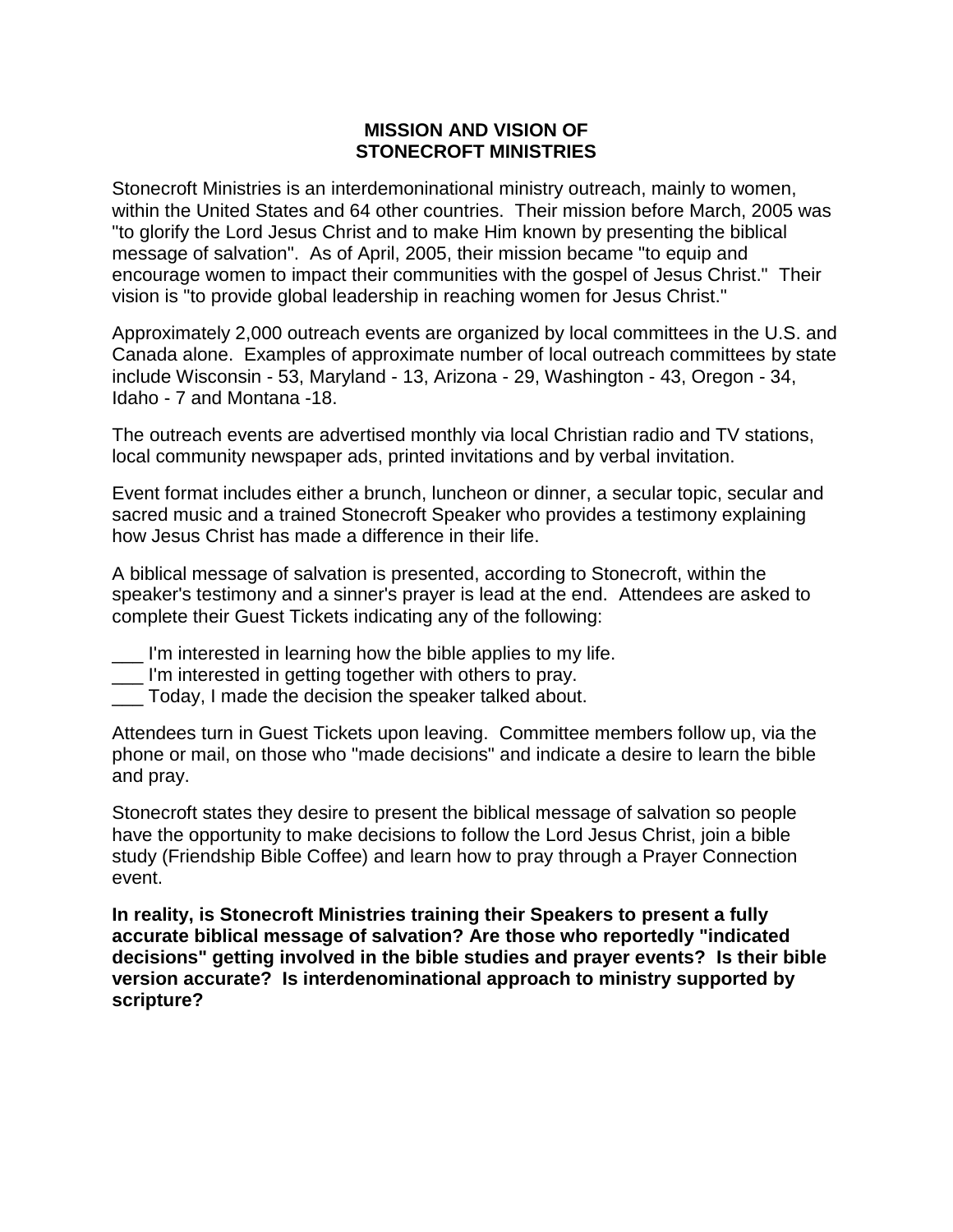#### **Letter to Stonecroft Ministries**

February 23, 2004

Joyce Courtney, President & CEO Stonecroft Ministries P.O. Box 9609 Kansas City, Missouri 64134-0609

Dear Joyce,

With much zeal for the Lord and the ministry, I've been involved with a local Stonecroft Ministries outreach for at least six years in various roles. While serving as Chairperson for two years, Sept. 01 - Aug. 03, I followed-up on those who indicated decisions after each event for Christian Business & Professional Women of Milwaukee; now renamed Women's Connection of Milwaukee.

As Chairperson, most follow-up was completed in a timely fashion. A few people were not followed up on according to guidelines; either outside stated timeframe or not called back after initial contact. For this, I apologize.

Despite some good conversations with women I reached by phone, nearly all showed no interest in continuing with a Friendship Bible Coffee or attending a Prayer Connection. The lack of response to follow-up conversations, phone messages and mailings bewildered me. I decided to review the follow-up forms from a previous term; a similar trend was noted in the lack of interest.

I went to the Lord in prayer and to His word. The Lord lead me to Proverbs 2:1-5. <sup>1</sup>My son, if thou wilt receive my words, and hide my commandments with thee; <sup>2</sup>So that thou incline thine ear unto wisdom, and apply thine heart to understanding; <sup>3</sup>Yea, if thou criest after knowledge, and liftest up thy voice for understanding;<sup>4</sup>If thou seekest her as silver, and searchest for her as for hid treasures; <sup>5</sup>Then shalt thou understand the fear of the LORD, and find the knowledge of God.

I heeded the scriptures and devoted time to the word of God (versus the latest Christian books) and prayer. The Lord lead in knowledge; providing understanding found in His Word.

Attached is an evaluation I prepared based on the Word of God and thorough research. It has been reviewed by Jan Behling, Regional Administrator and Cathy Grannon, Regional Representative; both local Stonecroft leaders in Southeastern/Western Wisconsin. They have encouraged me to send it to Stonecroft Ministries Headquarters.

We would look forward your thorough review and response to this evaluation in writing by Friday, March 12, 2004. Also, please include an outline of the scriptural foundation to Stonecroft's message. If you have any questions, feel free to contact reach me at - .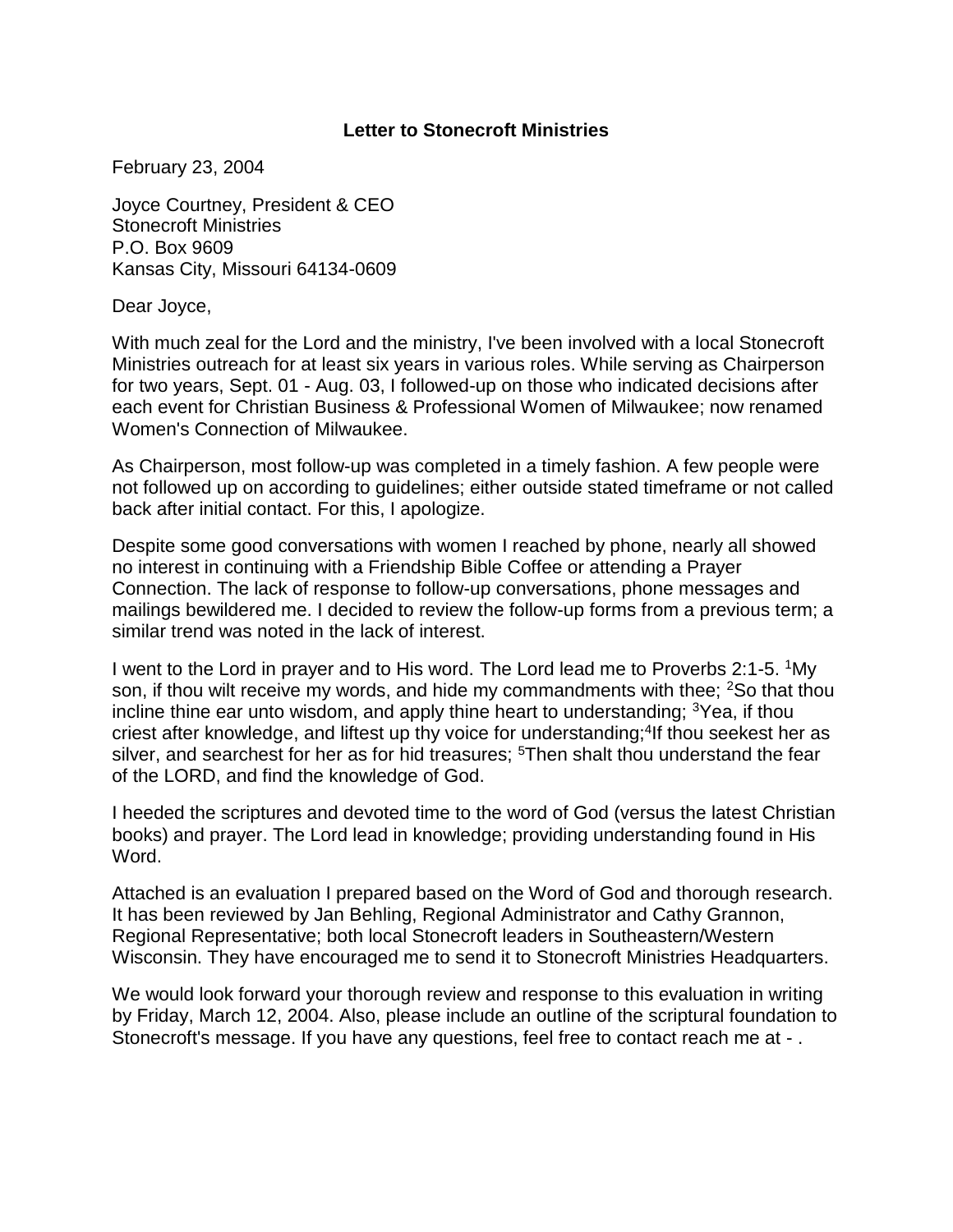Sincerely, Christine A. Narloch, Vice Chair Women's Connection of Milwaukee

Cc: Meryl Bishop, National Prayer Advisor; Linda Parmer, National Speaker Coordinator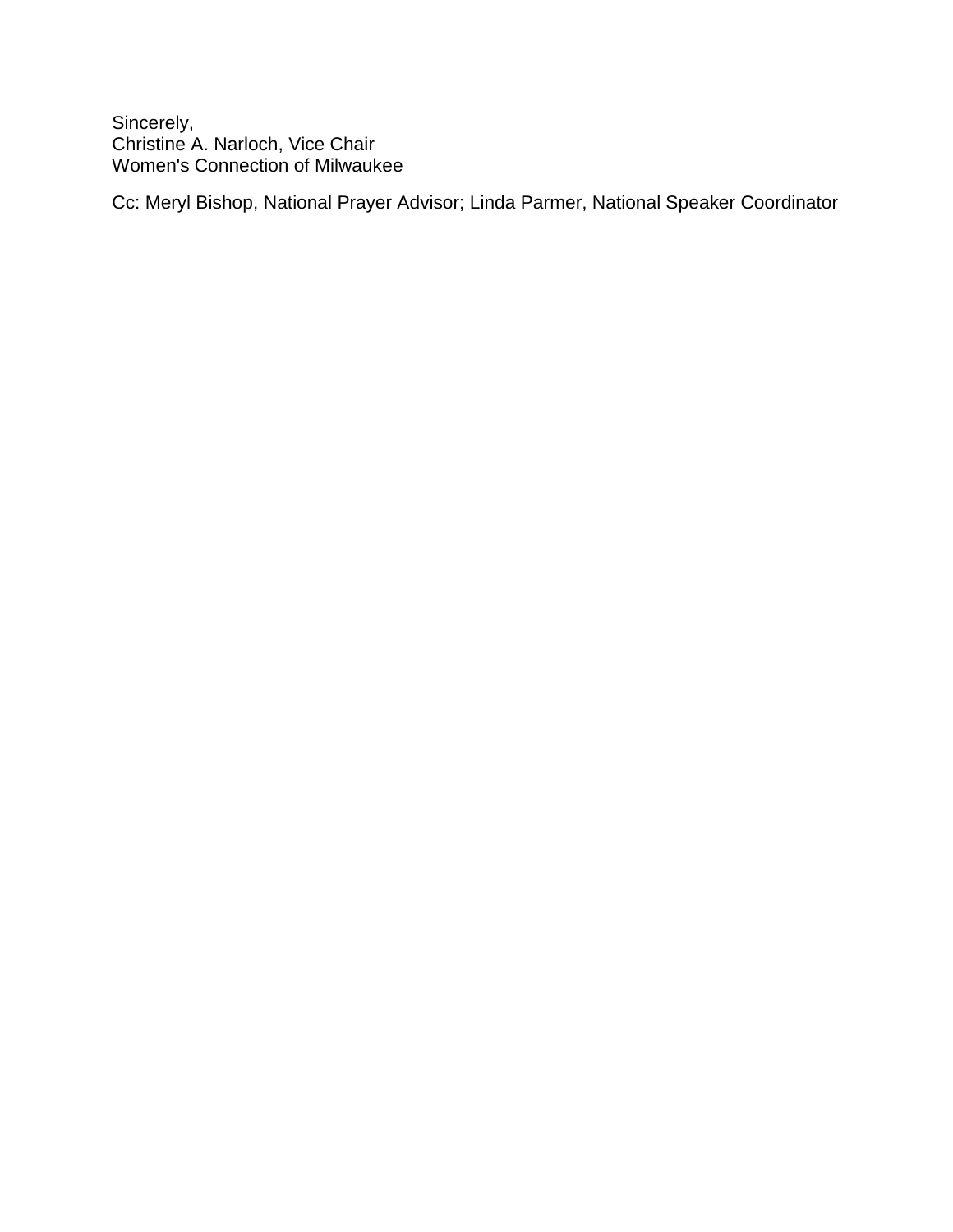#### **STONECROFT MINISTERIES LOCAL OUTREACH: AN EVALUATION**

Discernment Paper By Christine A. Narloch

**OUTREACH RESULTS THE GOSPEL ACCORDING TO THE BIBLE THE GOSPEL ACCORDING TO STONECROFT MINISTRIES WHAT'S THE DIFFERENCE? FOUR FALSE TEACHINGS DEFINED WHY THE FALSE TEACHINGS? WHAT DOES THE BIBLE SAY ABOUT THE FALSE TEACHINGS? UNFRUITFUL RESULTS CONTRIBUTING TO THE FULLFILLMENT OF PROPHECY**

# **OUTREACH RESULTS**

**Stonecroft Ministries states that on average, once every 57 minutes a person accepts Jesus Christ as Savior through a Stonecroft Ministries outreach event.**

#### **Actual Results of "Women's Connection of Milwaukee"**

(formerly "Christian Business & Professional Women of Milwaukee")

- Out of 73 "decisions" reported to Stonecroft in a 29 month period, 10 were repeat decisions.
- Out of 63 initial first time decisions: 4 stated they were already Christians, 6 were already in a bible study, 3 were sent bible studies, 7 were not reached, **41** had no desire to join a bible study or prayer event and **2** joined an FBC.
- **Out of 43 first time decisions, only 2 people joined a bible study as a result of a local event.**

**The questions are...** 

**1. Why were the majority of these people, 41 out of 43, not interested in a bible study (FBC)?** Joining and completing a bible study is typically an indicator of a desire to know and follow Jesus Christ through His Word. *(Acts 2:41, 42)*

DATA

| Total Number of Months: Sept '01 thru Jan '04 | 29 |
|-----------------------------------------------|----|
| <b>Total People Indicating Decisions</b>      | 73 |
| <b>Total Women Repeating Decisions</b>        |    |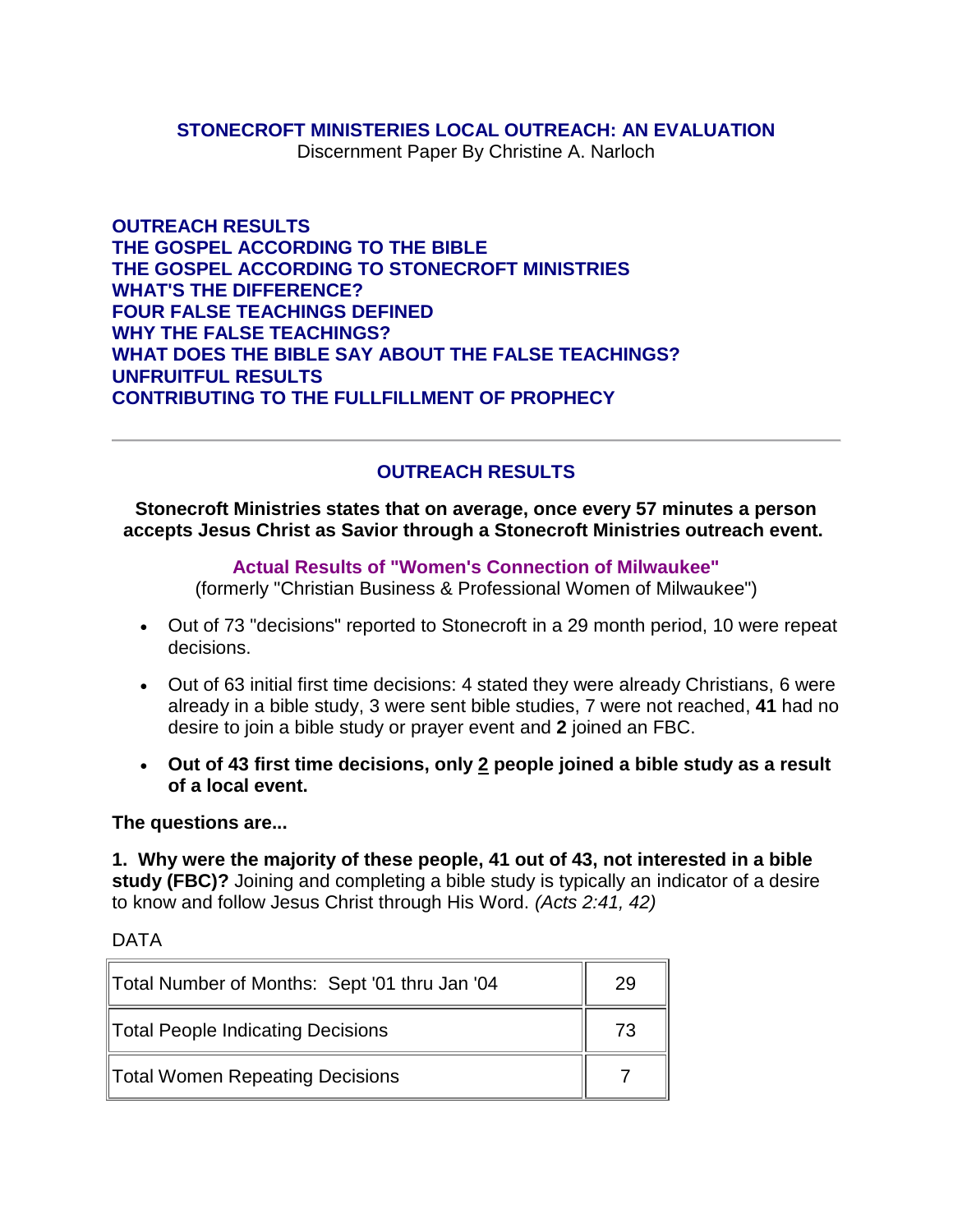| 3 Women/3 Decisions ea.; $9-3 = 6$ Repeated Decisions               |                        |
|---------------------------------------------------------------------|------------------------|
| 4 Women/2 Decisions ea.; $8-4 = 4$ Repeated Decisions               |                        |
| Total People Indicating Decisions (Includes 2 Men)                  | 63                     |
| <b>Follow-up</b><br><b>Results</b>                                  | Total<br><b>People</b> |
| No Response - Left Phone Message(s)                                 | $*13$                  |
| No Response - Sent Info                                             | $*17$                  |
| No Friendship Bible Coffee (FBC) Interest                           | $*11$                  |
| No FBC Interest/Sent Correspondence Course                          | 3                      |
| <b>Joined FBC after Indicated Decision</b>                          | $\mathbf{2}$           |
| Response: Already a Christian                                       | 4                      |
| Response: Already in FBC                                            | 5                      |
| Response: Already in Another Study                                  | 1                      |
| Misc.: No Answer, Wrong #; No Interest, No Info, Never<br>Connected | 7                      |
| Note: Most phone/letter follow-up done in a timely                  |                        |

fashion by Chairman & FBC Coordinator. Stats documented to the best of my ability.

**2. Does God's Word instruct us to count "decisions" after an event or are we to count those who gladly received the word, were saved, baptized, added to churches (established according to 1 Tim, 2 Tim, Titus) and continued stedfastly in the apostles' doctrine?** The latter is stated in Acts 2:38, 40-42, 46, 47; Col 1:2.

# TESTIMONIES FROM EVENTS

-At the February 2003 CBPW Guest Night, a neighbor of the Chairman indicated a decision for Christ on his guest ticket. The speaker prayed with him before he left the event. Since then, the man has joked that he is a heathen. When asked if he is born again, his reply was "no".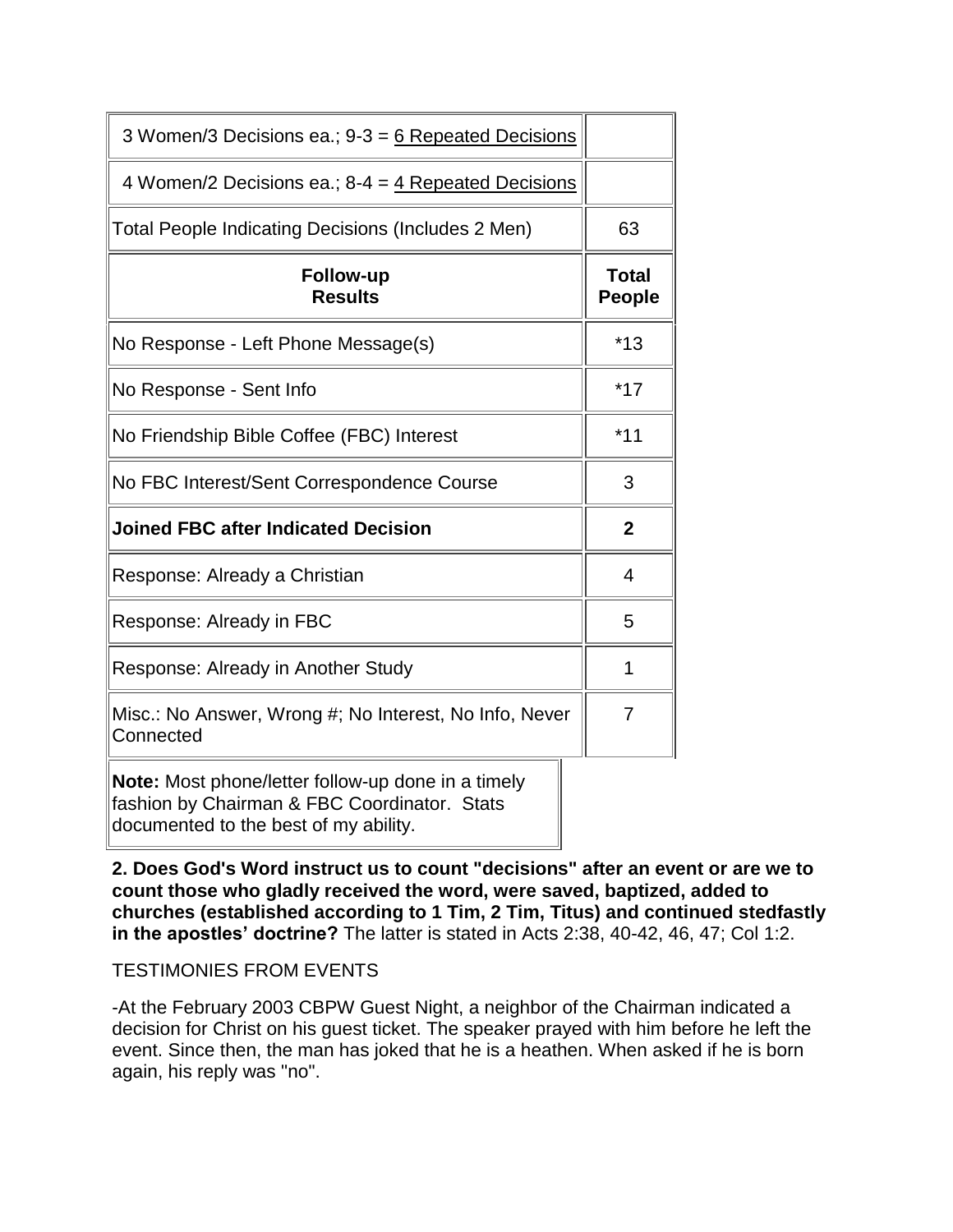-An elderly neighbor of the Chairperson indicated a decision on her guest ticket. After the event, she shared how a TV program stated good works get us to Heaven. No interest in a bible study or returning to events.

-The Chairperson's friend had three relatives who indicated decisions during this time. None of them have indicated an interest to follow Jesus Christ.

**3. Are we to be focused on ministry results or how we are to labor according to God's Word?** 1 Corinthians 3:10 According to the grace of God which is given unto me, as a wise masterbuilder, I have laid the foundation, and another buildeth thereon. But let every man take heed how he buildeth thereupon.

**4. Are we to labor according to all of God's Word or according to man's wisdom? Can we mix the two?** 1 Corinthians 3:11 For other foundation can no man lay than that is laid, which is Jesus Christ. 1 Corinthians 3:19 For the wisdom of this world is foolishness with God. For it is written, He taketh the wise in their own craftiness.

**5. If we labor according to all of the God's Word, who provides the results?**1 Corinthians 3:6-9 v6 but God gave the increase, v7 but God that giveth the increase, v8 and every man shall receive his own reward according to his own labour. v9 For we are labourers together with God:

**6. If we labor according to man's wisdom, are there consequences?** 1 Corinthians 3:13-15 Every man's work shall be made manifest: for the day shall declare it, because it shall be revealed by fire; and the fire shall try every man's work of what sort it is. 14 If any man's work abide which he hath built thereupon, he shall receive a reward. 15 If any man's work shall be burned, he shall suffer loss: but he himself shall be saved; yet so as by fire.

**7. Does Stonecroft faithfully labor (preach and teach the gospel) according to all of God's Word?** The following is a comparison of the Gospel according to the Bible and the Gospel according to Stonecroft.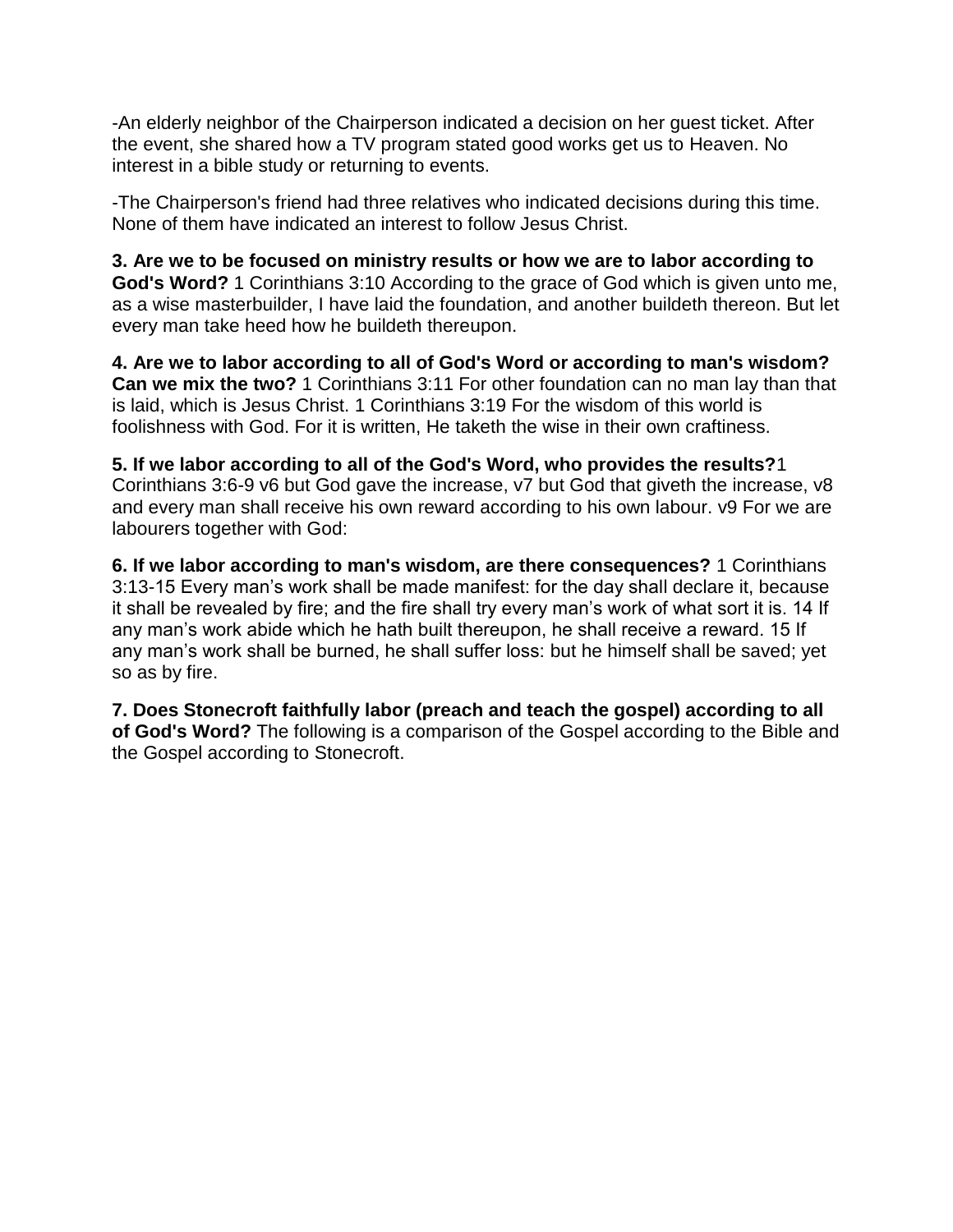# **THE GOSPEL ACCORDING TO THE BIBLE**

Wherefore I take you to record this day, that I am pure from the blood of all men. <sup>27</sup> For I have not shunned to declare unto you **all** the counsel of God.

# Acts 30:26,27

...and how shall they hear without a preacher? Romans 10:15c

For after that in the wisdom of God the world by wisdom knew not God, it pleased God by the foolishness of preaching to save them that believe.

1 Cor 1:21b

Being born again, not of corruptible seed, but of incorruptible, by the word of God, which liveth and abideth for ever. 1 Peter 1:23

# **PREACH & TEACH**

# **Scripture states that faith comes by hearing by the word of God (Rom 10:17).**

# **God commands us in scripture to preach and teach the Word of God including:**

God's Word (Ezekiel 2:7), Jesus Christ (Acts 5:42, 28:31), the gospel (Mark 16:15), warning every man (Col 1:28a), in all wisdom (Col 1:28b), using the law of Moses to bring the knowledge of sin (Acts 28:*23*, Isaiah 58:1, John 3:20*);* Jesus will judge sin (Acts 10:42), and about Hell (Luke 13:3 & 13:5). Jesus' death, burial, resurrection (1 Corin 15:1-4)*,* repentance and remission of sins (Luke 24:47a*),* how to be saved (Acts 16:30,31). Gospel will be preached during the Tribulation (Rev 16:6-7). Only by God's Word are people born again. (1 Peter 1:23)

Repentance was preached by John the Baptist (Matt 3:2, 8), by Jesus (Matt 4:17, 9:13b, Mark 2:17b, Mark 1:15), by the twelve disciples (Mark 6:12), by Peter (Acts 3:19a and Acts 2:38ab). Repentance was spoken of by Paul (Acts 26:20).

# **SCRIPTURES PERTAINING TO THE PROBLEM... LAW, SIN, JUDGEMENT, & HELL (THE BAD NEWS)**

# **God is Holy**

- Ps 99:9 Exalt the LORD our God, and worship at his holy hill; for the LORD our God is holy.
- 1 John 1:5 This then is the message which we have heard of him, and declare unto you, that God is light, and in him is no darkness at all.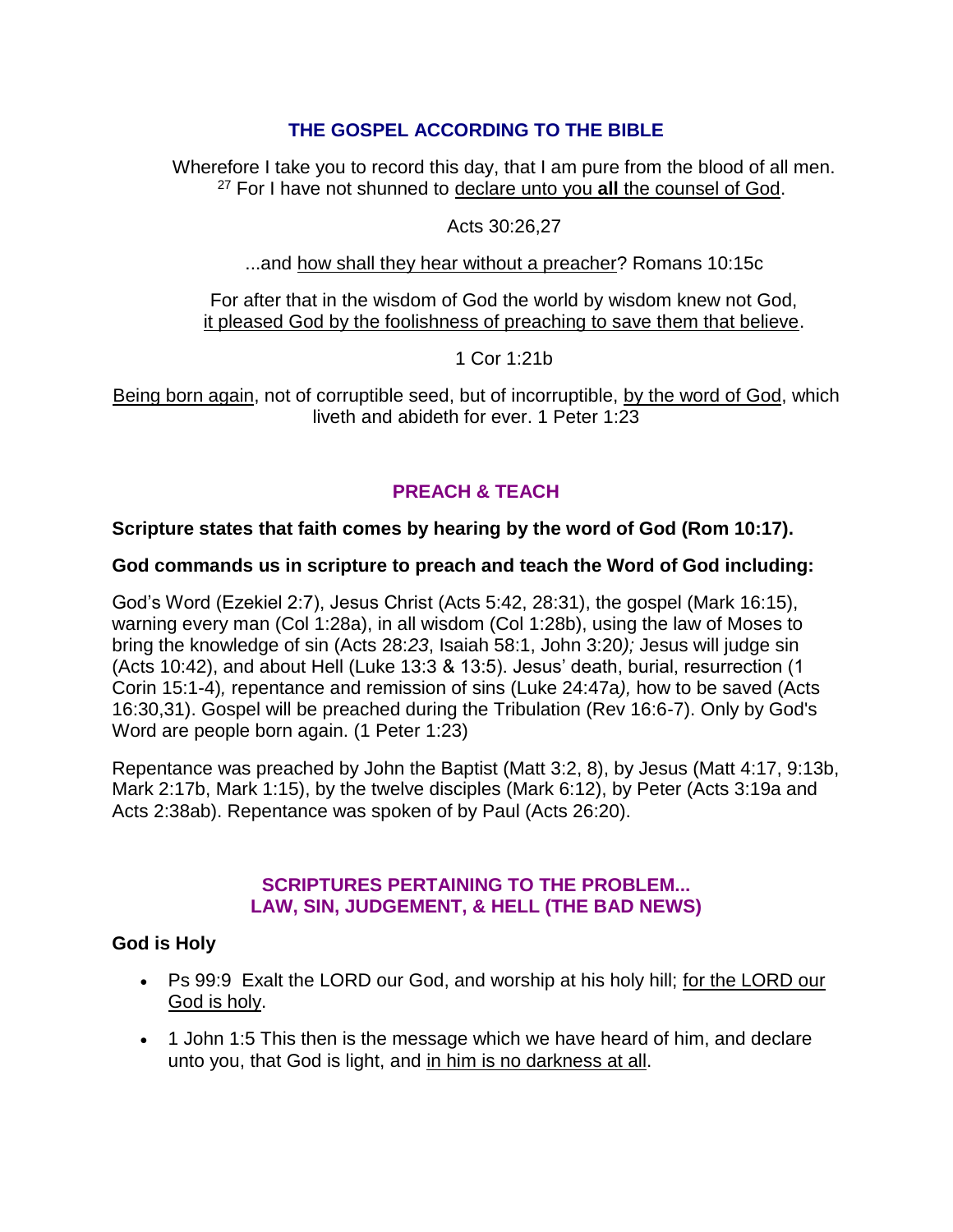# **What is the Law? (Moral Law) Ten Commandments**

Exodus 20:1-8, 12-17 And God spake all these words, saying,  $21$  am the LORD thy God, which have brought thee out of the land of Egypt, out of the house of bondage. <sup>3</sup> Thou shalt have no other gods before me. <sup>4</sup> Thou shalt not make unto thee any graven image, or any likeness of any thing that is in heaven above, or that is in the earth beneath, or that is in the water under the earth:  $5$  Thou shalt not bow down thyself to them, nor serve them: for I the LORD thy God am a jealous God, visiting the iniquity of the fathers upon the children unto the third and fourth generation of them that hate me;  $6$  And shewing mercy unto thousands of them that love me, and keep my commandments.  $7$  Thou shalt not take the name of the LORD thy God in vain; for the LORD will not hold him guiltless that taketh his name in vain.  $8$  Remember the sabbath day, to keep it holy.  $12$  Honor thy father and thy mother: that thy days may be long upon the land which the LORD thy God giveth thee.  $13$  Thou shalt not kill.  $14$  Thou shalt not commit adultery. <sup>15</sup> Thou shalt not steal. <sup>16</sup> Thou shalt not bear false witness against thy neighbor. <sup>17</sup> Thou shalt not covet thy neighbor's house, thou shalt not covet thy neighbor's wife, nor his manservant, nor his maidservant, nor his ox, nor his ass, nor any thing that is thy neighbor's.

**What is the purpose of the (Moral) Law?** *Leaves one guilty before God; breaking the proud heart to receive grace.*

- Romans 3:20b for by the law is the knowledge of sin.
- Romans 4:15 Because the law worketh wrath: for where no law is, *there is* no transgression.
- Galatians 3:24 Wherefore the law was our schoolmaster to bring us unto Christ, that we might be justified by faith
- James 2:10 For whosoever shall keep the whole law, and yet offend in one point, he is guilty of all. *(Romans 3:19, Romans 7:7, 11-13, Psalm 19:7a)*

# **What is Sin?**

- 1 John 3:4 Whosoever committeth sin transgresseth also the law: for sin is the transgression of the law.
- Galatians 5:19-21 Now the works of the flesh are manifest, which are these; Adultery, fornication, uncleanness, lasciviousness, 20 idolatry, witchcraft, hatred, variance, emulations, wrath, strife, seditions, heresies, 21 Envyings, murders, drunkenness, revellings, and such like: of the which I tell you before, as I have also told you in time past, that they which do such things shall not inherit the kingdom of God.
- 1 Corinthians 6:9-10 Know ye not that the unrighteous shall not inherit the kingdom of God? Be not deceived: neither fornicators, nor idolaters, nor adulterers, nor effeminate, nor abusers of themselves with mankind, Nor thieves,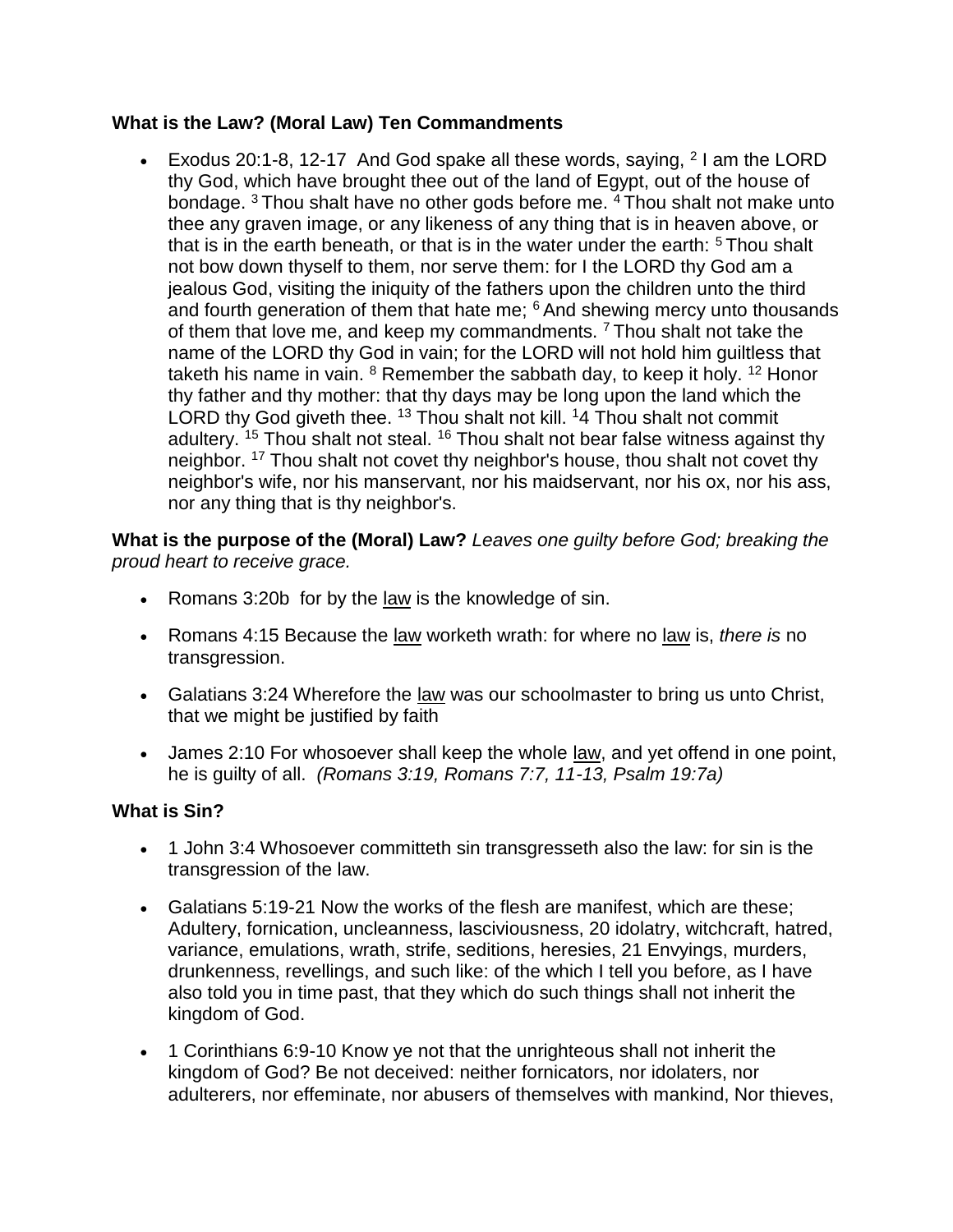nor covetous, nor drunkards, nor revilers, nor extortioners, shall inherit the kingdom of God. *(Deut 9:18c, Isaiah 53:6, 2 Chronicles 6:37, Romans 3:10, Isaiah 58:1, Eph 5:5)*

# **Man's Condition**

- Jeremiah 17:9 The heart is deceitful above all things, and desperately wicked: who can know it?
- Isaiah 64:6a But we are all as an unclean thing, and all our righteousnesses are as filthy rags;
- Romans 3:23a For all have sinned, and come short of the glory of God;
- James 2:9-10 But if ye have respect to persons, ye commit sin, and are convinced of the law as transgressors. For whosoever shall keep the whole law, and yet offend in one point, he is guilty of all. (John 3:19-20, Romans 3:9-18, Colossians 1:21a, I Corinthians 6:9-10, Romans 1:18, 29-32)

# **Judgment**

- Acts 10:42 And he commanded us to preach unto the people, and to testify that it is he which was ordained of God to be the Judge of quick and dead.
- Romans 14:12 So then every one of us shall give account of himself to God.
- Hebrews 9:27 And as it is appointed unto men once to die, but after this the judgment:

# **Hell**

- Psalm 9:17 The wicked shall be turned into hell, and all the nations that forget God.
- Romans 8:34a Who is he that condemneth? It is Christ that died,
- Revelation 21:8 But the fearful, and unbelieving, and the abominable, and murderers, and whoremongers, and sorcerers, and idolaters, and all liars, shall have their part in the lake which burneth with fire and brimstone: which is the second death. *(Matt 10:28, Matt 23:15, 23; Luke 12:5, Luke 16:23, Romans 6:23a, Revelation 20:13-15)*

# **MORE SCRIPTURES PERTAINING TO THE SOLUTION... GOSPEL (THE GOOD NEWS)**

# **Who is Jesus?**

 John 20:31 But these are written, that ye might believe that Jesus is the Christ, the Son of God;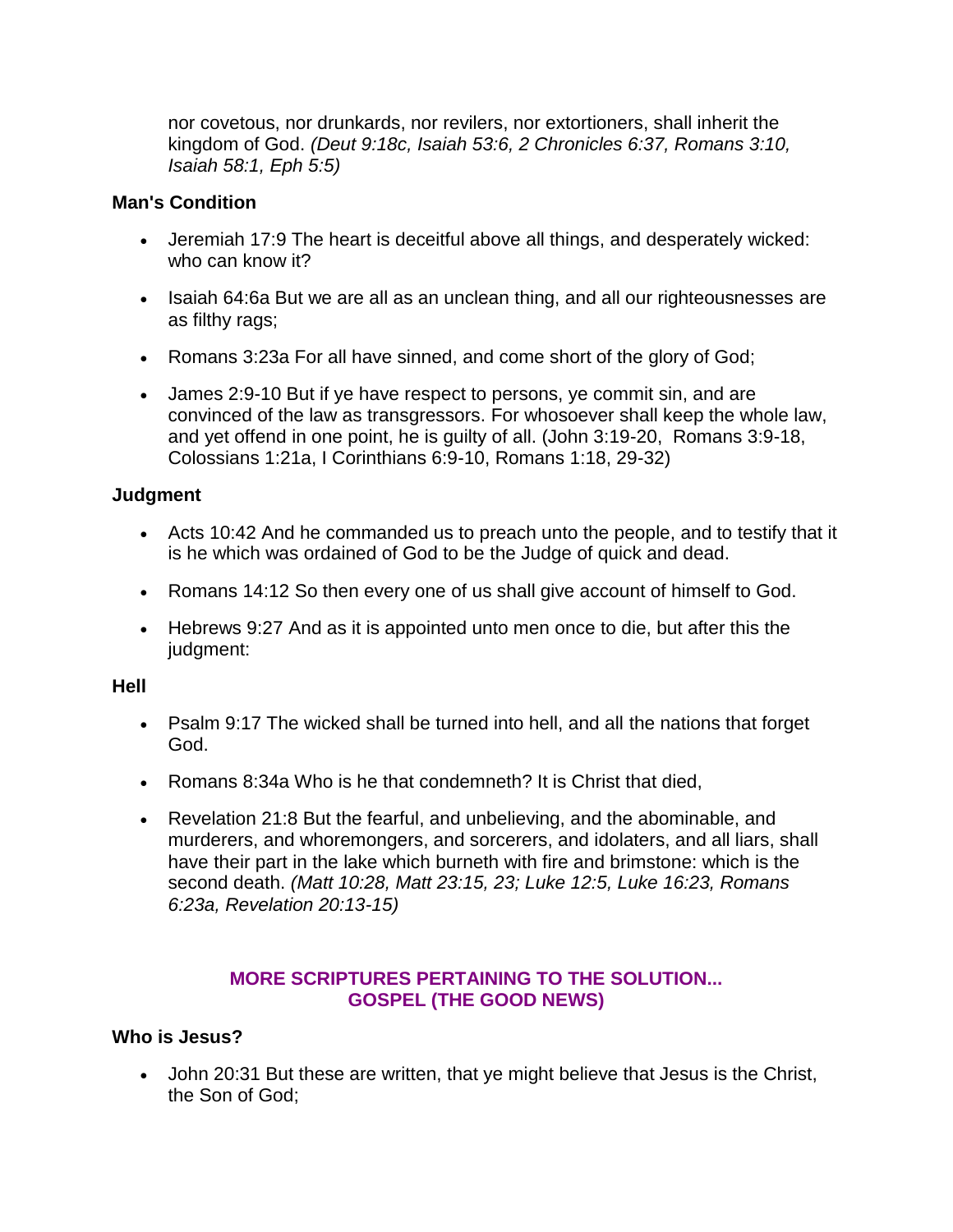# **Jesus is Sinless**

- 2 Corinthians 5:21a For he hath made him to be sin for us, who knew no sin;
- 1 John 3:5 And ye know that he was manifested to take away our sins; and in him is no sin.

# **Jesus Died On the Cross, Buried, and Rose again**

 1 Corinthians 15:3-5 For I delivered unto you first of all that which I also received, how that Christ died for our sins according to the Scriptures; 4 and that he was buried, and that he rose again the third day according to the Scriptures: *(Romans 8:34, 1 John 1:6c)*

# **Jesus Died on the Cross because of our Sins**

• Isaiah 53:5 But he was wounded for our transgressions, he was bruised for our iniquities: the chastisement of our peace was upon him; and with his stripes we are healed.

# **Jesus had to Die**

- Hebrews 9:22 And almost all things are by the law purged with blood; and without shedding of blood is no remission *(forgivenss or pardon of sins)*
- Colassians 1:14a In whom we have redemption through his blood,

# **Jesus is the Only Way**

- John 3:16-17 For God so loved the world, that he gave his only begotten Son, that whosoever believeth in him should not perish, but have everlasting life. 17 For God sent not his Son into the world to condemn the world; but that the world through him might be saved.
- John 14:6 Jesus saith unto him, I am the way, the truth, and the life: no man cometh unto the Father, but by me.
- Acts 4:12 Neither is there salvation in any other: for there is none other name under heaven given among men, whereby we must be saved. *(Romans 6:23b, 1 John 4:10)*

# **Command to Repent, Believe and be Baptized**

- Acts 3:19a and Acts 2:38ab Then Peter said unto them, Repent, and be baptized every one of you in the name of Jesus Christ for the remission of sins.
- 2 Peter 3:9 The Lord is not slack concerning his promise, as some men count slackness; but is longsuffering toward us, not willing that any should perish, but that all should come to repentance. *(Acts 10:34-36;42,43 Acts 26:20b)*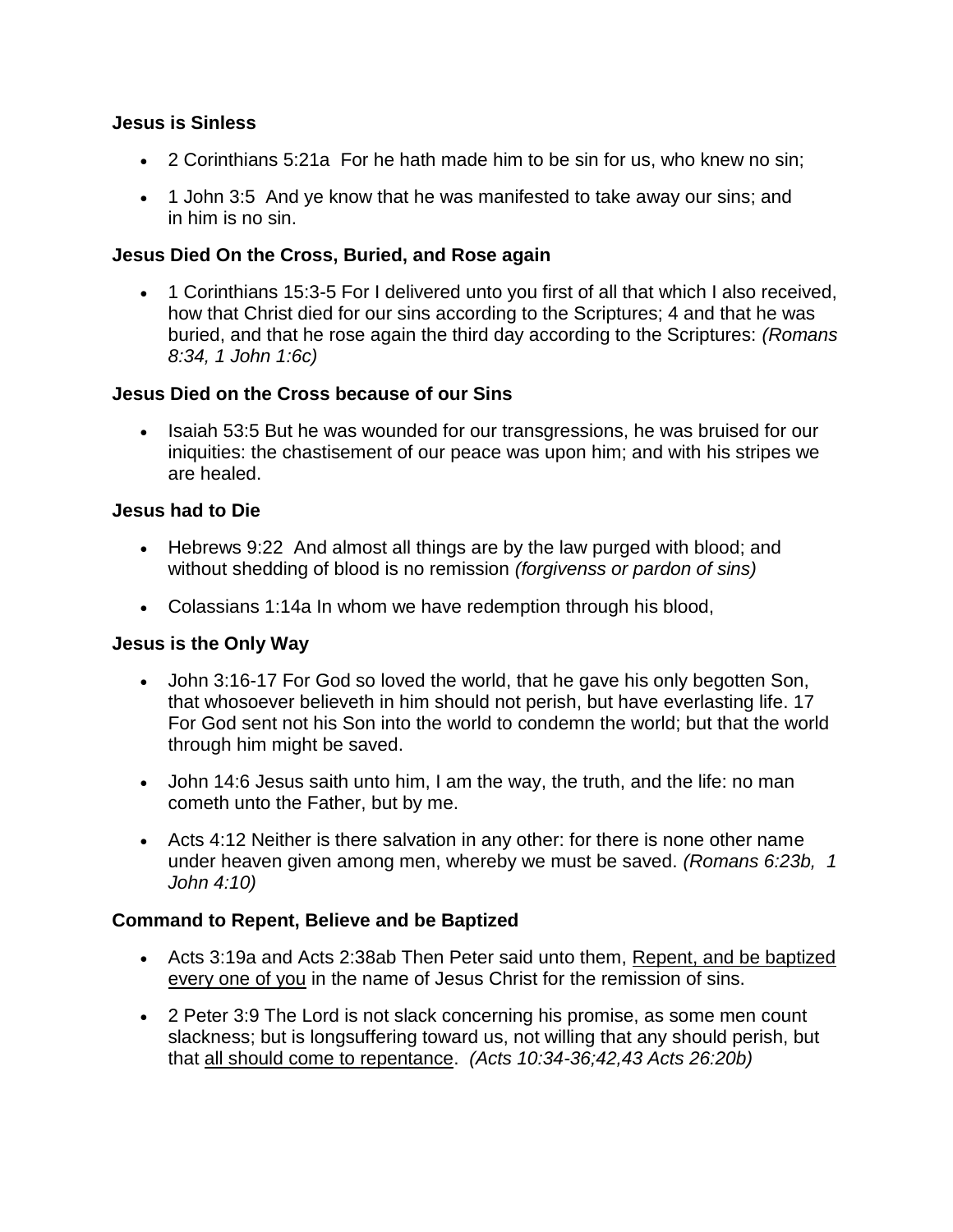• Romans 10:9-10 That if thou shalt confess with thy mouth the Lord Jesus, and shalt believe in thine heart that God hath raised him from the dead, thou shalt be saved. 10 For with the heart man believeth unto righteousness; and with the mouth confession is made unto salvation.

# **Condition of the Heart for Repentance and Faith**

- Philippians 2:12 Wherefore, my beloved, as ye have always obeyed, not as in my presence only, but now much more in my absence, work out your own salvation with fear and trembling.
- 2 Corinthians 7:10 For godly sorrow worketh repentance to salvation not to be repented of: but the sorrow of the world worketh death.
- James 4:6b & 1 Peter 5:5a Wherefore he saith, God resisteth the proud, but giveth grace unto the humble.

# **Promise: Forgiven/Sanctification/Eternal Life**

- Ezekiel 18:28, 31 Because he considereth, and turneth away from all his transgressions that he hath committed, he shall surely live, he shall not die. 31 Cast away from you all your transgressions, whereby ye have transgressed; and make you a new heart and a new spirit: for why will ye die, O house of Israel?
- Ephesians 2:8-9 For by grace are ye saved through faith; and that not of yourselves: it is the gift of God:
- 2 Corinthians 5:17 Therefore if any man be in Christ, he is a new creature: old things are passed away; behold, all things are become new. *(Ephesians 4:24, Colossians 1:22, Romans 6:18)*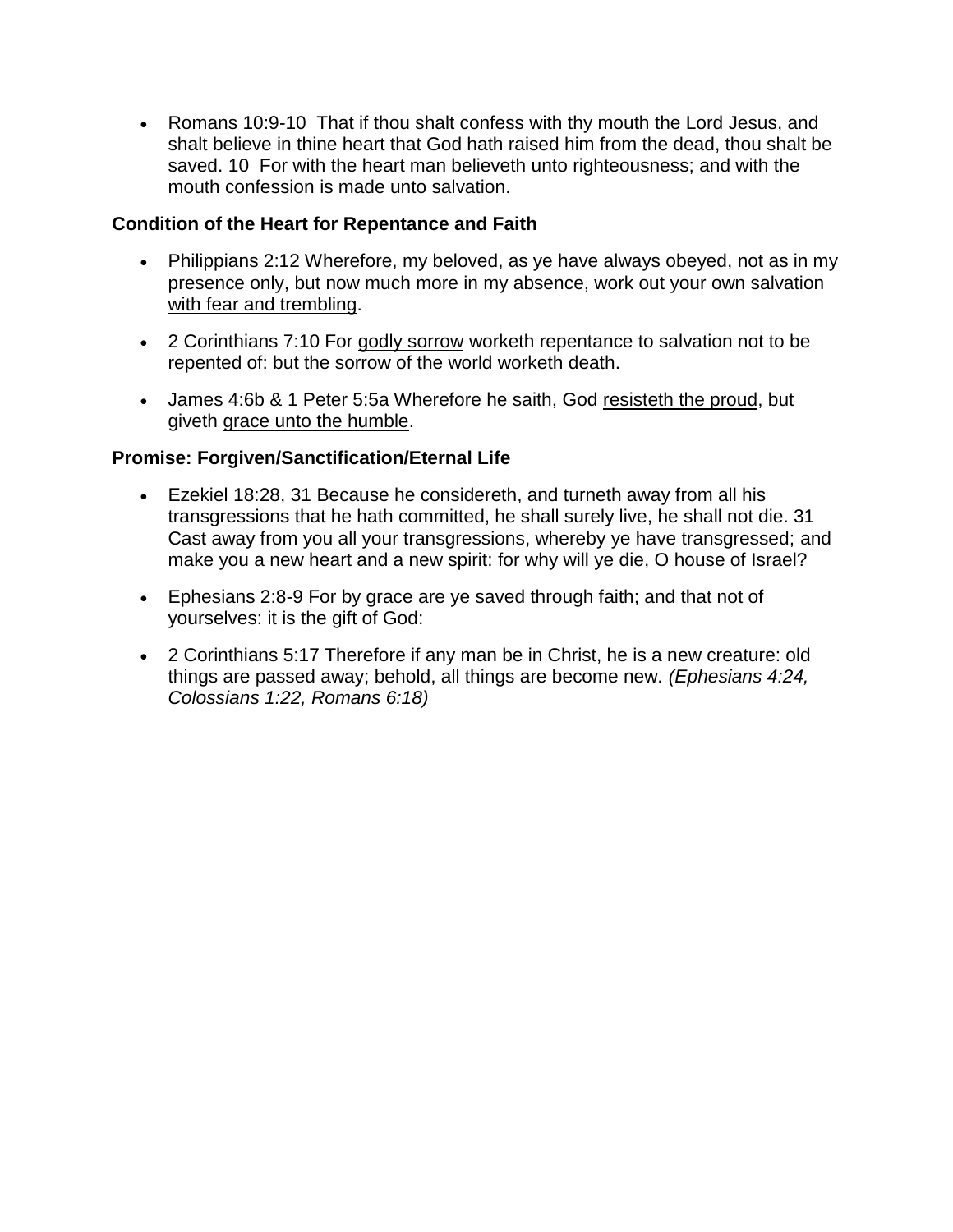# **THE GOSPEL ACCORDING TO STONECROFT MINISTRIES**

# **"A NEW BEGINNING" GOSPEL PRESENTATION**

FROM STONECROFT'S WEBSITE AS OF 1/28/04.<sup>1</sup> (Bold text, underlining is my emphasis; my comments in purple.)

Would you like to start life over again? Things have not gone the way you planned. You are discouraged. You want to give up, because no one seems to care or understand. But Someone does care. Someone who loves you very much!

No matter what has happened, no matter what you have done, no matter how you have lived your life, God is personally interested in you, and He cares what happens to you. He loves you!

He understands your frustration, your loneliness, your heartaches. **He wants you to come to Him so He can take care of your greatest need and enable you to** *cope* **with life.** God says, "I have loved you with an everlasting love." Jeremiah 31:3b

You have lived to please yourself, but it has only brought **unhappiness**. You have left God out of your life and it has left you **empty**. **God says living to please yourself is sin**. Sin separates us from God.

(NOTE: Notice the focus on unmet needs of loneliness, unhappiness and emptiness rather than the personal acknowledgement of sinning against a Holy God due to transgressing God's moral law. How do people know they need to be saved FROM the wrath of God? No moral law mentioned, sin vague, no warnings of judgement, hell and the need to repent. More specifically, sin is the breaking of God's moral law - 1 John 3:4. Also, if someone is living to please others as stated above, the Bible says they are still a sinner in need of salvation.)

God loves you and has provided the only way to be forgiven. "But God has shown us how much He loves us, it was while we were still sinners that Christ died for us!" 1 John 4:10

Jesus Christ not only died to pay the penalty for your sin, but He conquered death when He rose from the grave. He is alive today, and will come to live in you by His Spirit.

He will give you a new beginning if you surrender the control of your life to Him. When you ask Him to forgive your sin and enter your life, **He will enable you to live in a way that is** *fulfilling to you* **and pleasing to God**. He will give you a new life that will last forever.

(NOTE: Promise of fulfilling life? John the Baptist, Jesus, the disciples, and Paul were called to fulfill God's purposes and all martyred for their faith.

How does this presentation address happy, fulfilled people? Whether unhappy or happy, how does a person understand through this presentation they are a desperately wicked sinner deserving judgement and Hell; needing to forsake sin and follow Jesus?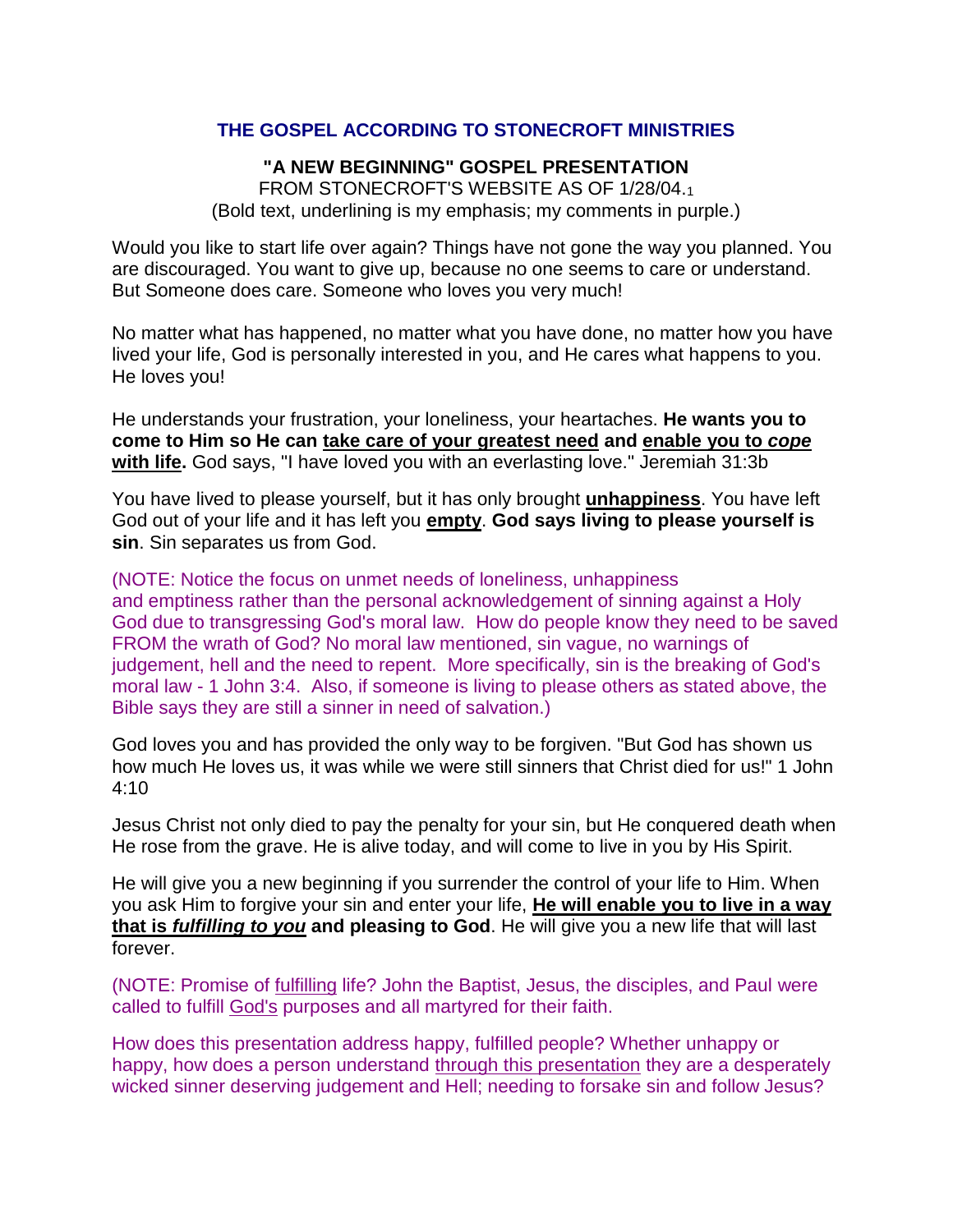There is a cost to following Jesus Christ. **2 Timothy 3:12** ...all that will live godly in Christ Jesus shall suffer persecution. **John 16:33b** In the world ye shall have tribulation: but be of good cheer; I have overcome the world. **1 Peter 2:21b** because Christ also suffered for us, leaving us an example, that ye should follow his steps. **1 Peter 4:1a** Forasmuch then as Christ hath suffered for us in the flesh, arm yourselves likewise with the same mind: **1 Peter 5:10** But the God of all grace, who hath called us unto his eternal glory by Christ Jesus, after that ye have suffered a while, make you perfect, stablish, strengthen, settle you.)

"For God loved the world so much that He gave His only Son, so that everyone who believes in Him, may not die but have eternal life." John 3:16 (Poor translation)

Prayer for a New Beginning (The Stonecroft message of salvation does not prepare hearers to understand they're sinners deserving God's wrath, to repent, believe and follow Christ. Sinners prayer not in scripture; contents based on scripture. )

Now that I understand who Jesus Christ is and what He did for me, I want to receive Him as my Savior and Lord. Dear Lord Jesus, I do believe You are the Son of God and that you died on the cross to pay the penalty for my sin. Please come into my life, forgive my sin, and make me a member of your family. I now turn from going my own way. I want You to be the center of my life. Thank you for your gift of eternal life and for Your Holy Spirit, who has now come to live in me. I ask this in Your name. Amen.

Congratulations! (Paragraph reaffirming decision)

"Behold, I stand at the door and knock; if anyone hears My voice and opens the door, I will come in to him..." Revelation 3:20

#### **Stonecroft trains Speakers to include this "needs"emphasis within their personal testimonies.**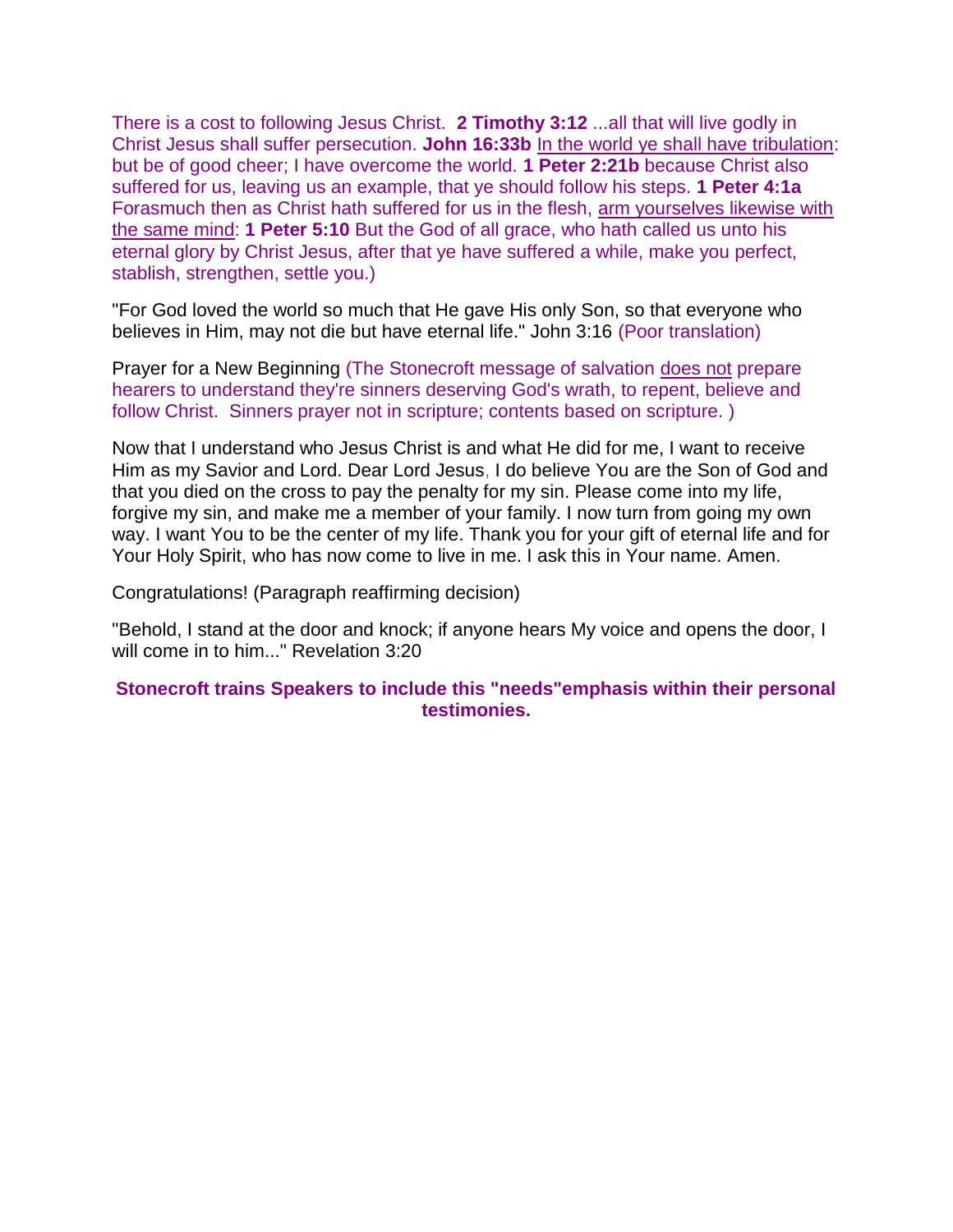# **STONECROFT SPEAKER TESTIMONY GUIDELINES**

**EXCERPTED** from **"Speaking for Stonecroft Ministries" Brochure** (as of 2004, Rev. 1002 - No.27)

Your Purpose: To clearly communicate the most important news in the world, how to get to Heaven and how Jesus Christ has changed your life!

- 1. Present Jesus Christ: God's son, died for sins, buried & rose.
- 2. Tell how you came to know Him
	- **Effective Opening Suggestions etc.**
	- Establish the need in your life: attitudes or feelings about yourself that made you realize you had a "need" for Jesus Christ. (Speakers are asked to select from the LIST of unmet needs per Stonecroft's Effective Speakers"Training Guide. See the below \*LIST.)
	- Clearly present how you came to know Christ: circumstances & what you did to become a believer

3. Illustrate what God is doing in your life; Share what has changed within your since you invited Christ into your life.

- How did God meet your previously stated (unmet) needs?
- How God is currently meeting your needs?
- Support some of your illustrations with Scripture, but be cautious of teaching or preaching**.**

4. Explain how to personally receive Christ, etc.

**NOTE:** While biblical doctrine of grace is shared, there is no presentation of "law, sin, judgement, hell and repentance" in the above guidelines. Focus is on the false teaching of "unmet needs" rather than sin. Preaching and teaching discouraged versus following scriptural commands to preach and teach the gospel.

# **Special Reminders:** Refrain from:

- Naming religions, churches, denominations, or cults.
- Controversial issues (doctrinal, political or social)
- $e$  etc.

Those Indicating Decisions are invited to FBC's which use the Good News Bible; Today's English Version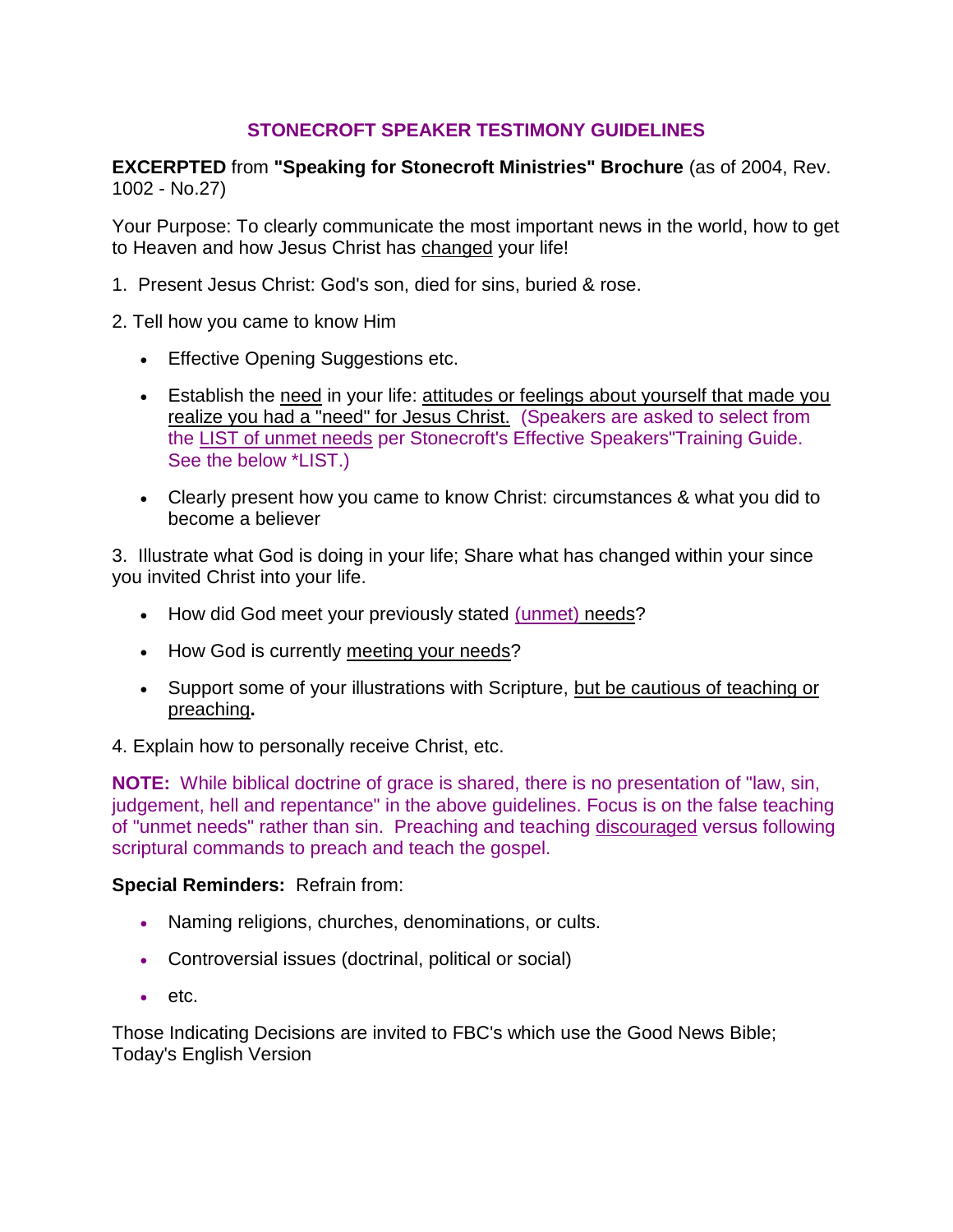**NOTE:** Titus 1:9 Holding fast the faithful word as he hath been taught, that he may be able by sound doctrine both to exhort and to convince the gainsayers.

As Paul counseled the churches, he did name names and religions and exhorted believers to expose false teachers, mark them, and rebuke them; even silence them if they are in the Church. Not to do so and remain silent is the cause of confusion. (Titus 1:13, Titus 3:10, Romans 16:17, 1 John 4:1, 1 Ti 4:1)

**EXCERPTED** from **"Stonecrott Ministries Essential Elements for Effective Speakers" Training Guide.** 1998

**PAGE 5,** bottom

# **PROBLEM: MY UNMET/FELT NEEDS LIST\***

**CONTRAST YOUR NEEDS WITH GOD'S PROVISION** (During training, the speaker trainee is told to choose 3 out of this list to include and expound on within their testimony.)

| <b>HOW I WAS</b>       | <b>GOD GIVES</b>                               | <b>HOW I WAS</b>           | <b>GOD GIVES</b> |
|------------------------|------------------------------------------------|----------------------------|------------------|
| (key needs in my life) |                                                | (key needs in my life)     |                  |
| anxious                | <u> The Communication of the Communication</u> | despair                    |                  |
| lack of purpose        |                                                | lonely                     |                  |
| depressed              |                                                | not feeling good<br>enough |                  |
| disappointment         |                                                | no meaning to life         |                  |
| dissatisfied           |                                                | perfectionist              |                  |
| fear                   |                                                | rejected                   |                  |
| grief                  |                                                | unhappy                    |                  |
| hopeless               |                                                | unloved                    |                  |
| impatience             |                                                | stress                     |                  |
| low self-esteem        |                                                | worthless                  |                  |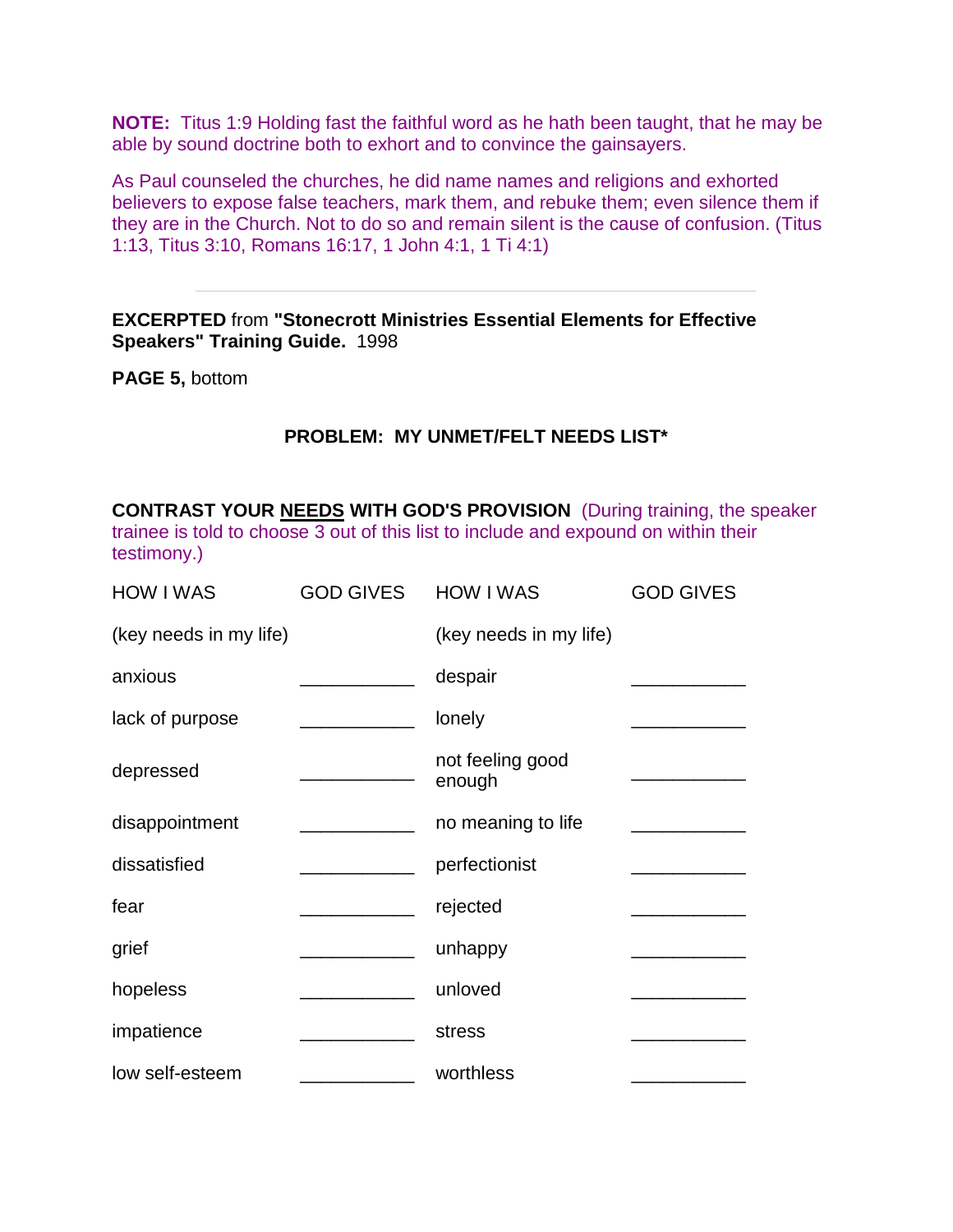| if only | on orv    |  |
|---------|-----------|--|
|         | ۱۱۷۱۰۰ می |  |

questions - no answers  $I$ eft out

**NOTE:** This is a list of psychological "unmet needs" rather than a list of sins. What does the bible say about sin?

Romans 5:12 Wherefore, as by one man **sin** entered into the world, and death by **sin**; and so death passed upon all men, for that all have **sinned**:

For purely illustration sake, lets replace **sin** with the false teaching of **unmet needs** in this scripture to see just how unscriptural unmet needs is...

Romans 5:12 Wherefore, as by one man **unmet needs** entered into the world, and death by **unmet needs**; and so death passed upon all men, for that all have **unmet needs**:

#### Here's more...

Acts 26:18 To open their eyes, and to turn them from darkness to light, and from the power of Satan unto God, that they may receive forgiveness of **sins... (not unmet needs)**. 1 John 4:10 Herein is love, not that we loved God, but that he loved us, and sent his Son to be the propitiation for our **sin** (**not unmet needs**). 1 John 1:6c and the blood of Jesus Christ his Son cleanseth us from all **sin** (**not unmet needs**). Acts 3:19a Repent ye therefore, and be converted, that your **sins** (**not unmet needs**) may be blotted out..., 1 John 1:9 If we confess our **sins** (**not unmet needs**), he is faithful and just to forgive us our **sin** (**not unmet needs**), and to cleanse us from all unrighteousness. *Do you see the point? Using Unmet Needs as doctrine is clearly false teaching.*

# **A LIST OF BIBLICAL SINS**

Adultery, fornication, lust, uncleanness, lasciviousness, idolatry, witchcraft, hatred, variance, emulations, wrath, strife, seditions, heresies, envyings, murders, drunkenness, revellings, false witness, coveting, stealing, filthiness, foolish talking, anger, malice, blasphemer, disobedient, inordinate affection, evil concupiscence, filthy communication, vain glory, bitterness, clamour, etc. Gal. 5:19-21, Eph. 5:4,5, Col 3:5, 8, Phil 2:3, Eph 4:31, etc.

# **A LIST OF GODLY CHARACTERISTICS**

Upon repentance and belief, the process of growing in grace and knowledge begins. God then replaces the sin with Godly characteristics including: love, joy, peace, longsuffering, gentleness, goodness, faith, meekness, temperance, thankful, holiness, righteousness, blamelessness, soberness, vigilence, mercies, kindness, humbleness of mind, longsuffering, forbearing, forgiving, etc. Gal. 5:22-23, Prov. 2:6, Col 3:12, etc.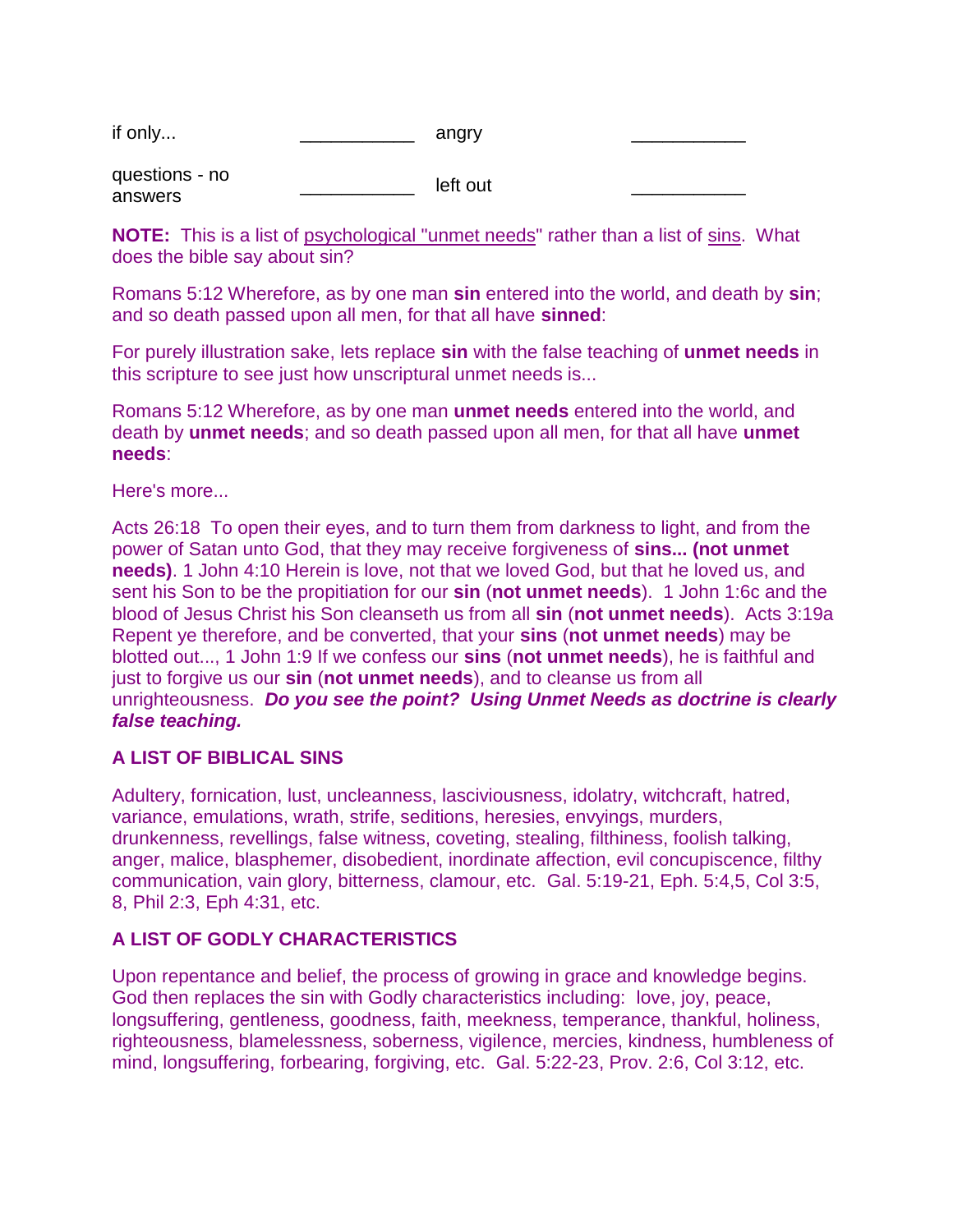#### **WHERE IS REPENTANCE?**

Does the bible call people to come to Jesus to have their "unmet needs" met or to repent of their sin and believe on the Lord Jesus Christ alone for salvation? Repent and believe.. Without true repentance from sin, there can be no true salvation. We are called to repent of sin and believe on the Lord Jesus Christ. Jesus said, I came not to call the righteous (with unmet needs), but sinners to repentance -Luke 5:32.

If you believe someone can be saved without recognizing they are a sinner needing to repent, **Jesus said, I say unto you, that likewise joy shall be in heaven over one sinner that repenteth, more than over ninety and nine just persons, which need no repentance. Luke 15:7.**

**In Luke 13, Jesus repeats a warning twice in verse 3 and 5, I tell you, Nay: but, except ye repent, ye shall all likewise perish.**

When someone prays a sinners prayer on the basis of getting their unmet needs met, rather than the desire to turn from sin and believe on Christ for forgiveness, there is no true repentance of sin. Acts 26:20 states, they should repent and turn to God, and do works meet for repentance. Following true biblical salvation, sinful works begin being replaced with works unto God as evidence of salvation.

**PAGE 6**

#### **SOLUTION: JESUS CHRIST**

PROBLEM: Separated from God because of sin and will spend Eternity in hell.

**SOLUTION: GOSPEL (GOOD NEWS)**

WHAT JESUS **DID** FOR ME Died Buried

Rose from the dead

**GOOD NEWS RESULTS IN:** 

**SALVATION RESCUED FROM SIN AND HELL**

WHAT I **HAVE** BECAUSE OF WHAT JESUS DID

Forgiveness of sin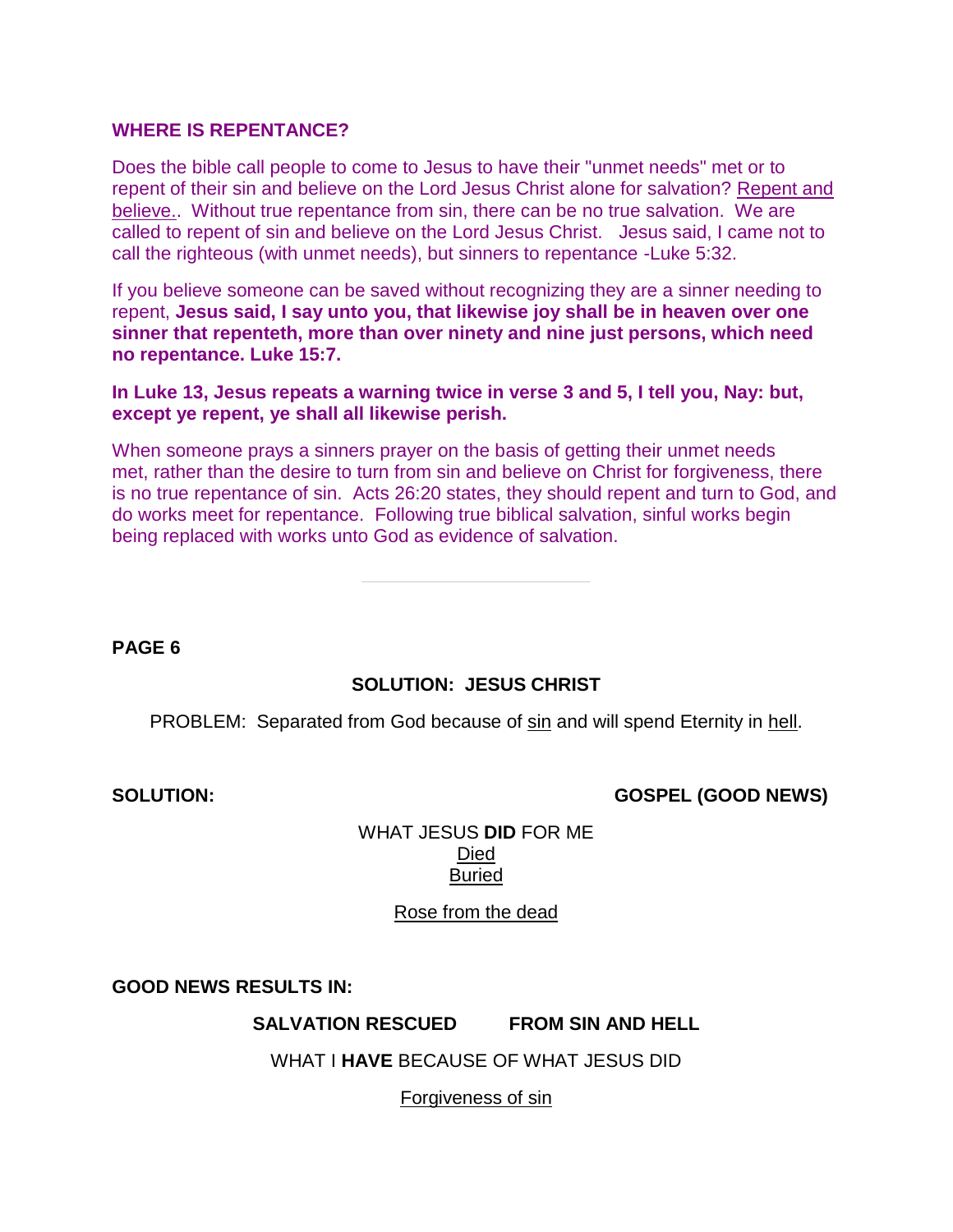#### New life in Christ Eternity in Heaven

**NOTE:** On this page, there is a one liner (out of the whole 9 page Training Guide) where the PROBLEM is stated biblically as "Separated from God because of sin and will spend Eternity in hell." Sin is no where clearly defined; neither is Hell mentioned anywhere else again in this Speaker Training Guide. **"PROBLEM: MY UNMET NEEDS"** should be **replaced** with "**PROBLEM: MY SIN" with a biblical list of sins such as the one above.**

# **PAGE 7**

# **PRESENTATION OF THE GOSPEL**

On this page, various questions and nine scriptures are listed by Stonecroft to use within a testimony. Rom. 3:23, 6:23, 5:8, 10:9, John 3:3, 1:12, Eph 2:8,9, 2 Cor 5:15, 5:17. While these are significant scriptures, none specifically define the law, sin, judgment, hell and repentance nor do they include the biblical words judgment, hell and repentance. Speakers are not required to use all of these scriptures nor expound on them. I remember a speaker trainer suggesting something about not using more than three scriptures in a testimony.

**Read more about [Unscriptural Presentations of the Gospel,](http://www.wayoflife.org/fbns/presentations.htm) by David W. Cloud.**

# **PAGE 9, EXCERPT**

#### **EVIDENCE OF CHANGE**

How I Was THEN **I**CHRIST Made the Difference] How I AM NOW

**NOTE:** This section is to include the "needs" from page 5. It is also stated toward the front of Training Guide that the "Evidence "must relate to your unmet needs".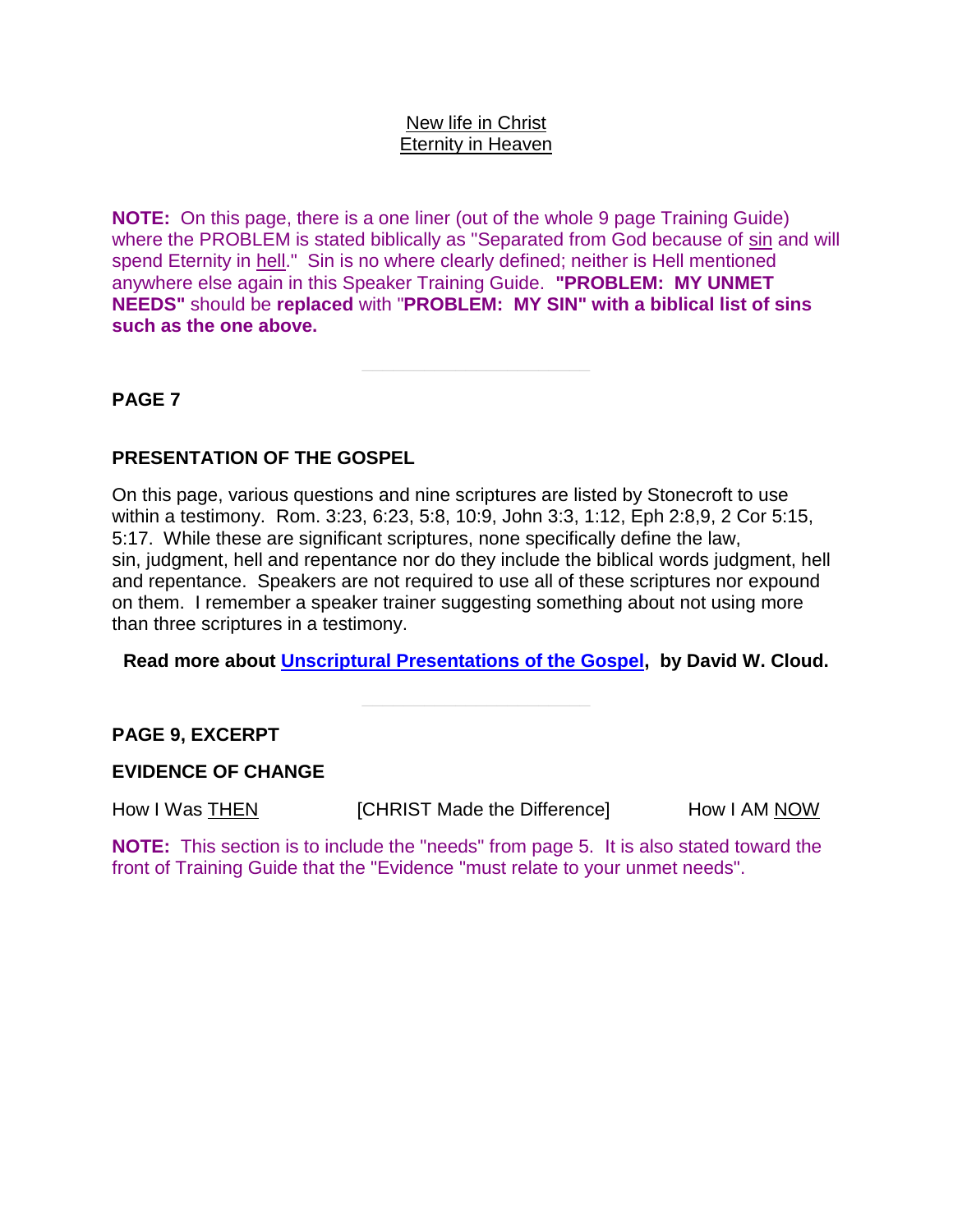# **"FELT NEEDS" REQUIRED IN SPEAKER TRAINING GUIDELINES**

# **SK THE EXPERT**

Oakland

 $Q$ : Where do the speakers at the outreach events come from? Who are they and how do you decide if they speak for Stonecroft Ministries?



# $\tau_{be}$ Expert

"We only have twelve times a year to present the Gospel, so I want the best speakers we can have," said Nancy Rictor, a Regional Speaker Trainer in Maryland and a Stonecroft Speaker Consultant for five states. Nancy and others on local Planning

Teams keep a listening ear for possible speakers. Once identified, those candidates are asked to submit a tape recording of their testimony talk and a manuscript for review and approval.

"We listen, we read, but mostly we pray and ask God to show us who He will use at our outreach events," Nancy said.

Stonecroft Ministries requires speakers to adhere to a set of guidelines which asks them to explain the felt needs in their lives, how they came to know Jesus Christ, and the difference He has made.

> From Stonecroft Ministries Newsletter, Volume 1, Issue 4, November/December 2004.

# **STONECROFT'S MOTTO**

**"In essentials unity, in nonessentials liberty, and in all things charity."**

Is this biblical? Excerpt from **[A LIMITED MESSAGE OR A LIMITED FELLOWSHIP](http://www.wayoflife.org/fbns/limited.htm)** by Pastor David Nettleton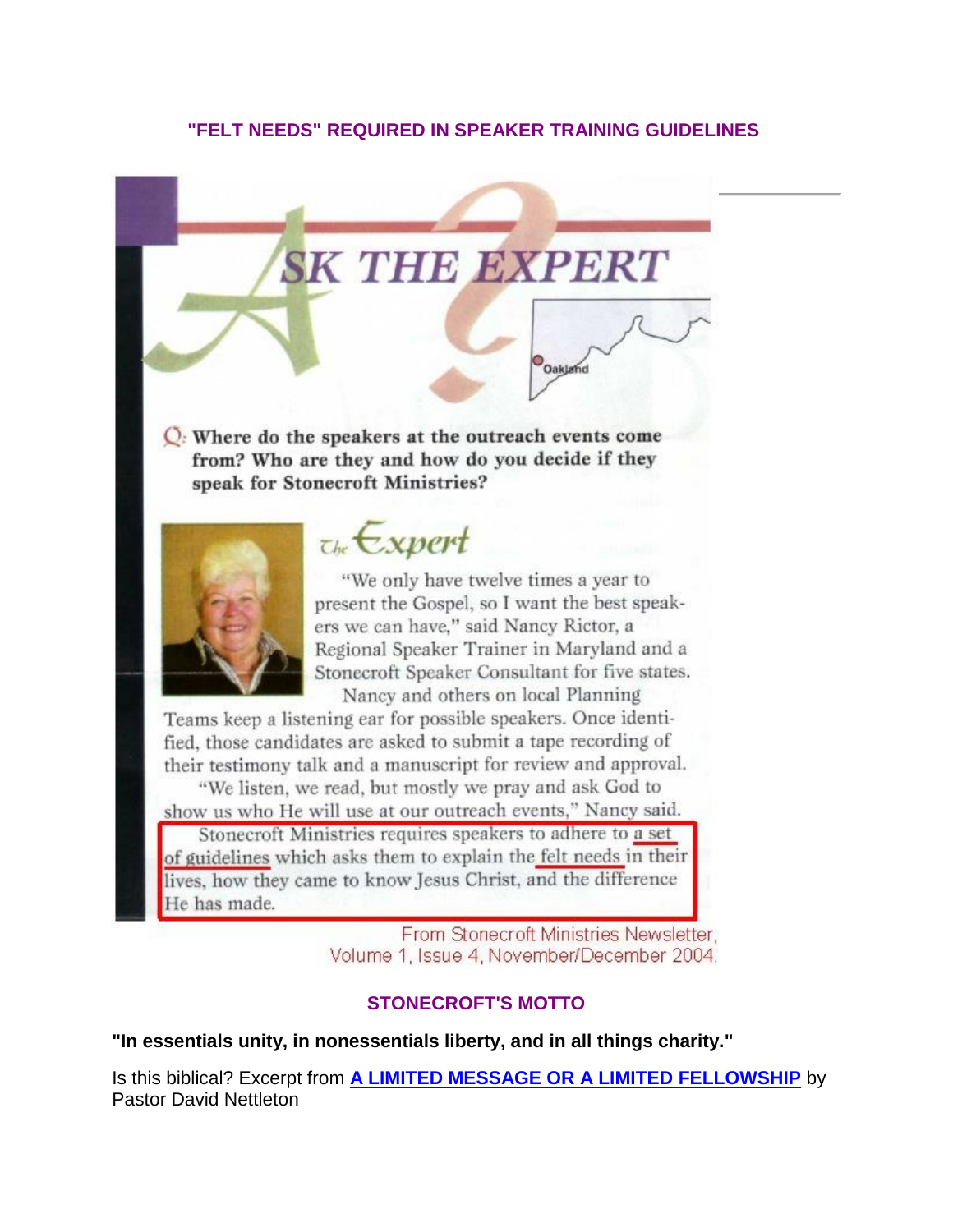"The great apostle (Paul) had never allowed himself to be drawn into anything which would limit his message. He could say with a clean conscience, "I am pure from the blood of all men. For I have not shunned to declare unto you all the counsel of God." Why cannot many say that today? In my case, and in many other cases, it was due to a desire to teach a larger audience and to work with a larger group of Christians. Many have been carried away from full obedience by a noble-sounding motto which has been applied to Christian work. "In essentials unity, in nonessentials liberty, and in all things charity." Some things are not essential to salvation but they are essential to full obedience, and the Christian has no liberty under God to sort out the Scriptures into essentials and nonessentials! It is our duty to declare the whole counsel of God, and to do it wherever we are."

# **PAUL'S INSTRUCTIONS ON PREACHING THE GOSPEL**

# **1 Thessalonians 2:1-16** (emphasis mine)

1 For yourselves, brethren, know our entrance in unto you, that it was not in vain:

2 But even after that we had suffered before, and were shamefully entreated, as ye know, at Philippi, we were bold in our God to speak unto you the gospel of God with much contention.

3 For our exhortation was not of deceit, nor of uncleanness, nor in quile:

4 But as we were allowed of God to be put in trust with the gospel, even so we speak; not as pleasing men, but God, which trieth our hearts.

5 For neither at any time used we flattering words, as ye know, nor a cloke of covetousness; God is witness:

6 Nor of men sought we glory, neither of you, nor yet of others, when we might have been burdensome, as the apostles of Christ.

7 But we were gentle among you, even as a nurse cherisheth her children:

8 So being affectionately desirous of you, we were willing to have imparted unto you, not the gospel of God only, but also our own souls, because ye were dear unto us.

9 For ye remember, brethren, our labour and travail: for labouring night and day, because we would not be chargeable unto any of you, we preached unto you the gospel of God.

10 Ye are witnesses, and God also, how holily and justly and unblameably we behaved ourselves among you that believe:

11 As ye know how we exhorted and comforted and charged every one of you, as a father doth his children,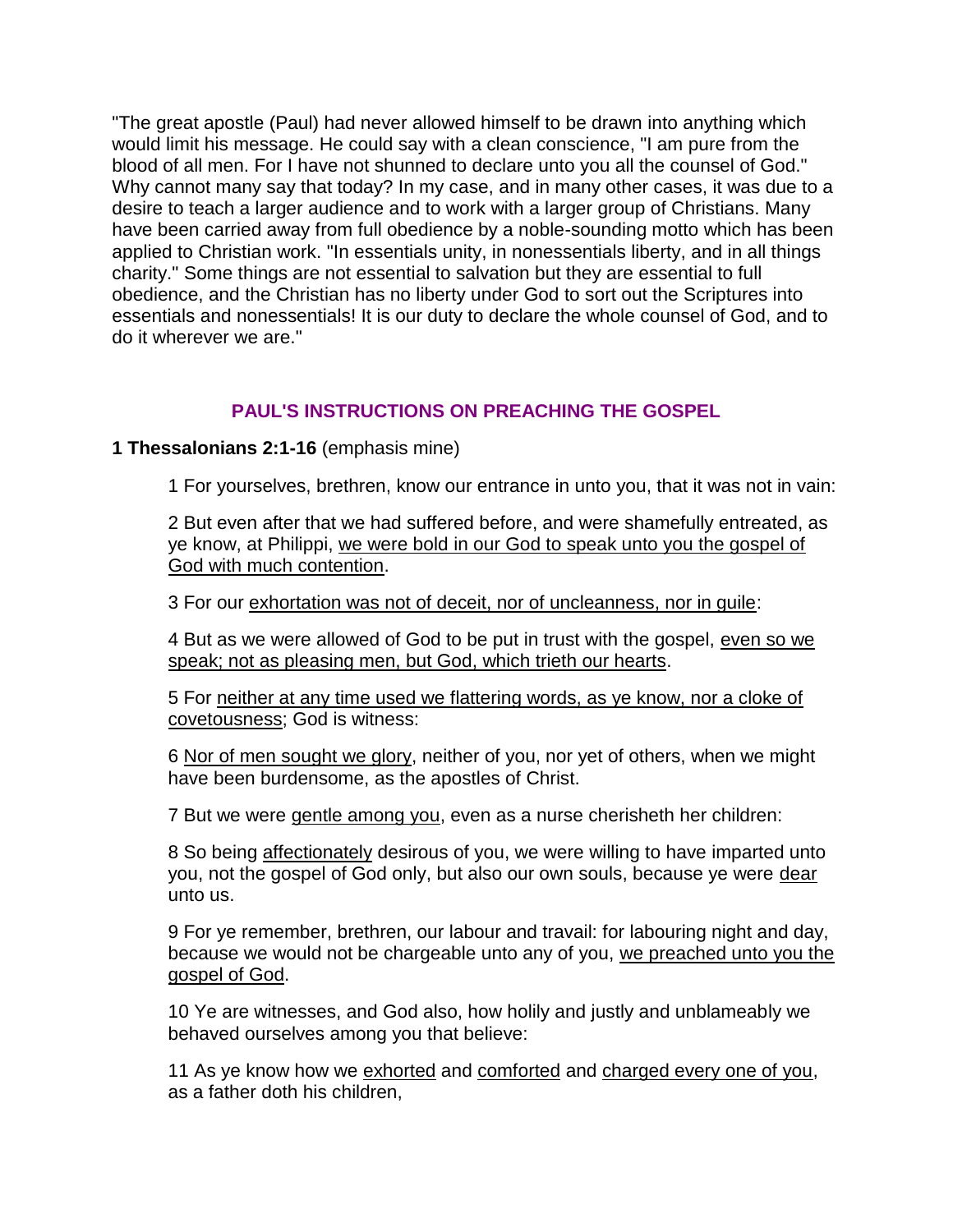12 That ye would walk worthy of God, who hath called you unto his kingdom and glory.

13 For this cause also thank we God without ceasing, because, when ye received the word of God which ye heard of us, **ye received it not as the word of men, but as it is in truth, the word of God, which effectually worketh also in you that believe.**

14 For ye, brethren, became followers of the churches of God which in Judaea are in Christ Jesus: for ye also have suffered like things of your own countrymen, even as they have of the Jews:

15 Who both killed the Lord Jesus, and their own prophets, and have persecuted us; and they please not God, and are contrary to all men:

16 Forbidding us to speak to the Gentiles that they might be saved, to fill up their sins alway: for the wrath is come upon them to the uttermost.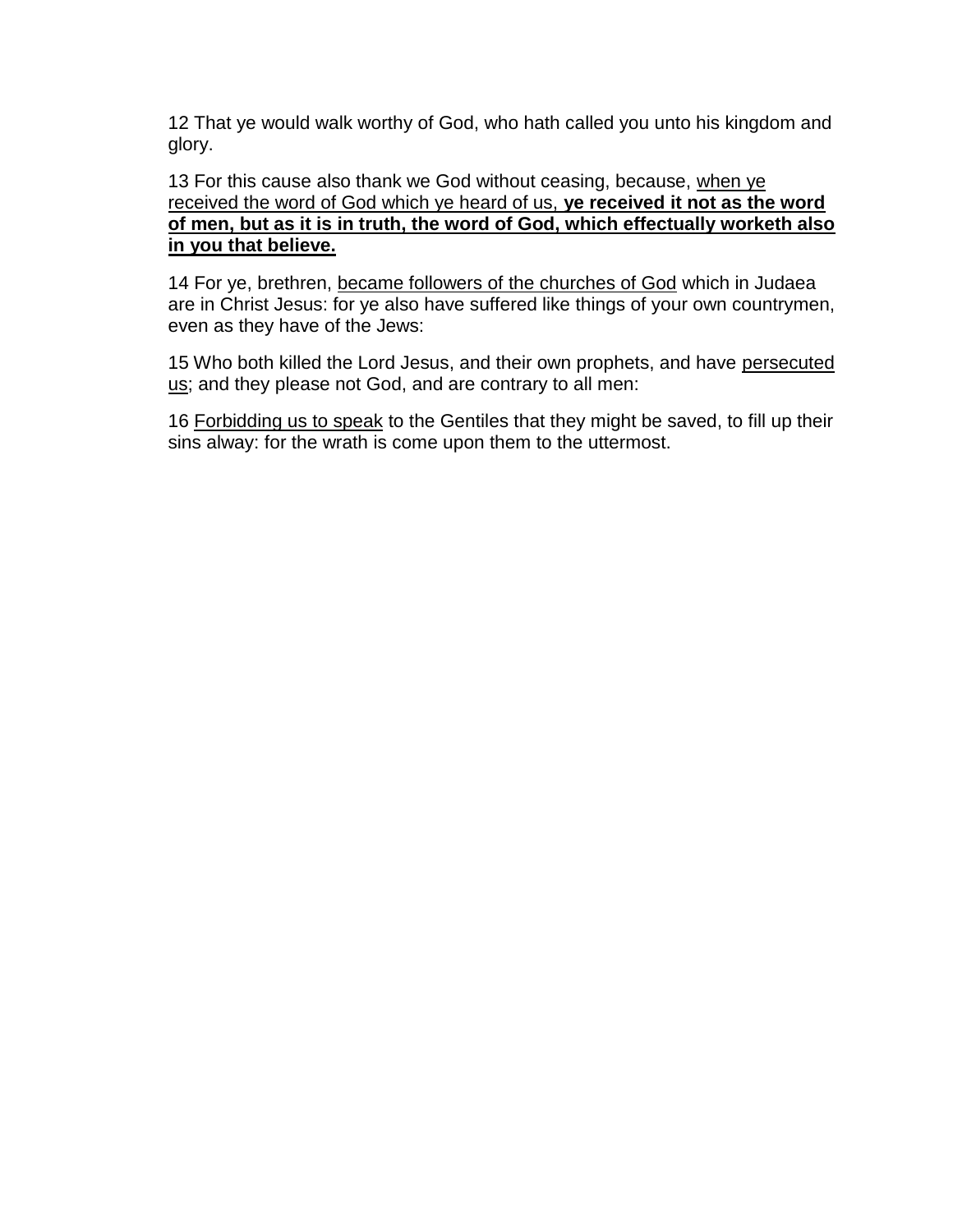# **WHAT'S THE DIFFERENCE?**

# **FOUR FALSE TEACHINGS**

#### **Integration of Psychology**

-Replaced sin with "unmet needs".

#### **Positive Message**

-Preaching and teaching replaced with reaching.

 -Speakers training does not include moral law, sin replaced with "unmet needs", no judgement, hell and repentance.

#### **Corrupt Bible Translation**

 -Good News Bible used for bible studies. GNB is based on corrupt text affecting many key doctrines.

#### **Ecumenicalism**

 -Avoid all "controversial subjects" including doctrine differences (or false teachings) within various faiths.

 -False Doctrines are ignored rather than leadership exposing them as the bible instructs to protect the flock.

 -Converts are sent back into churches that preach "other" gospels ultimately leading to a false unity.

NOTE: Other issues not addressed in this paper include Stonecroft's lack of directing people to sound bible believing churches as well as the commands concerning baptism and faithful church attendance. The New Testament instructs believers to establish churches rather than organizations outside of the church. *(1 Timothy, 2 Timothy, Titus)* This organization is a parachurch organization not responsible to or directed by an established local church.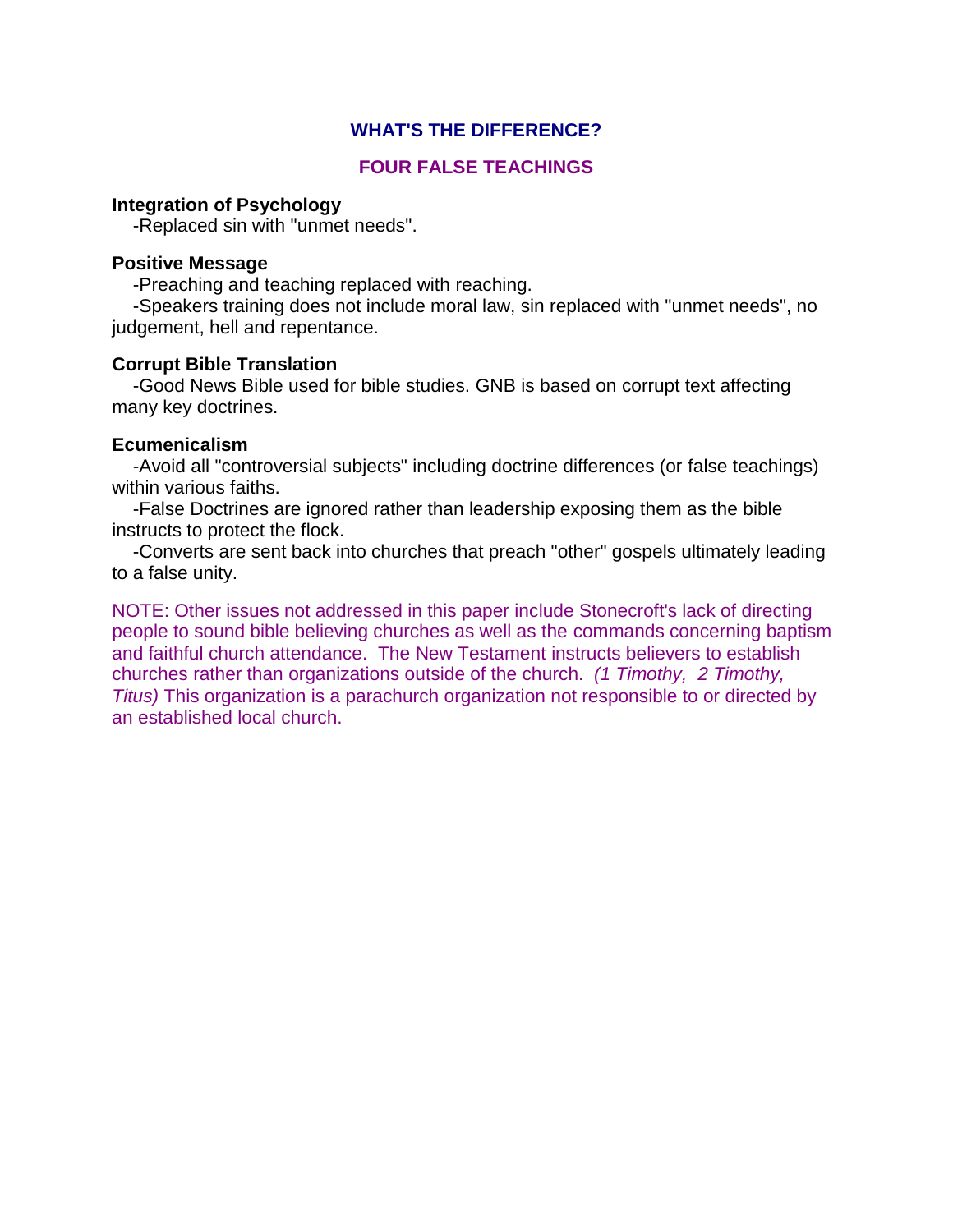# **FOUR FALSE TEACHINGS DEFINED**

# **1. INTEGRATION OF PSYCHOLOGY & THE BIBLE IN GOSPEL PRESENTATION**

| <b>PSYCHOLOGY</b>                                          | <b>BIBLE</b>                                                                                                                      | <b>PSYCHOLOGY &amp; BIBLE</b>                                                                                              |
|------------------------------------------------------------|-----------------------------------------------------------------------------------------------------------------------------------|----------------------------------------------------------------------------------------------------------------------------|
| <b>Man's Condition:</b>                                    | <b>Man's Condition:</b>                                                                                                           | <b>Man's Condition:</b>                                                                                                    |
| Miserable/Victim/Confused                                  | Rebellious/Guilty/Sinful                                                                                                          | Miserable/Victim/Confused                                                                                                  |
| <b>Man Needs:</b>                                          | <b>Man Needs:</b>                                                                                                                 | <b>Man Needs:</b>                                                                                                          |
| Security/Significance/Self Focus                           | Sins Forgiven/Sanctification/Follow<br>Christ                                                                                     | Security/Significance/Self Focus                                                                                           |
| <b>Problem: Victim with Unmet</b><br><b>Needs</b>          | <b>Problem:</b> Sinner condemned by the <b>Problem:</b> Victim with Unmet Needs<br>Law facing Judgement and Hell                  |                                                                                                                            |
|                                                            | - Use Moral Law (Ten<br>Commandments) to bring knowledge unhappy; disappointed, unloved<br>of personal sin.                       | - Dissatisfied, low self-esteem,                                                                                           |
|                                                            | - Sin separates man from a holy God - Sin separates man from God                                                                  |                                                                                                                            |
|                                                            | - Judgement of Sin<br>- Punishment in Hell<br>- Command to Repent                                                                 | - No Law used to bring knowledge of<br>personal Sin, Judgement of Sin, and<br>punishment in Hell<br>- No command to Repent |
| Solution: Self Improvement/<br>Sanctification without God. | <b>Solution: Gospel of Grace - Jesus</b><br>Died, Buried, Rose                                                                    | Solution: Gospel of Grace - Jesus<br>Died, Buried, Rose                                                                    |
|                                                            | <b>Promise:</b>                                                                                                                   | Promise:                                                                                                                   |
|                                                            | Forgiven/Sanctification/Eternal Life                                                                                              | Unmet Needs Met/ Forgiveness/<br><b>Eternal Life</b>                                                                       |
|                                                            | - Sins Forgiven<br>- Sanctification/Holiness thru<br>forsaking sin and following Jesus<br>Christ<br>- Everlasting Life in Heaven. | - Sins Forgiven<br>- Jesus provides security and<br>significance<br>- Everlasting Life in Heaven.                          |
|                                                            | <b>Results:</b>                                                                                                                   | <b>Results:</b>                                                                                                            |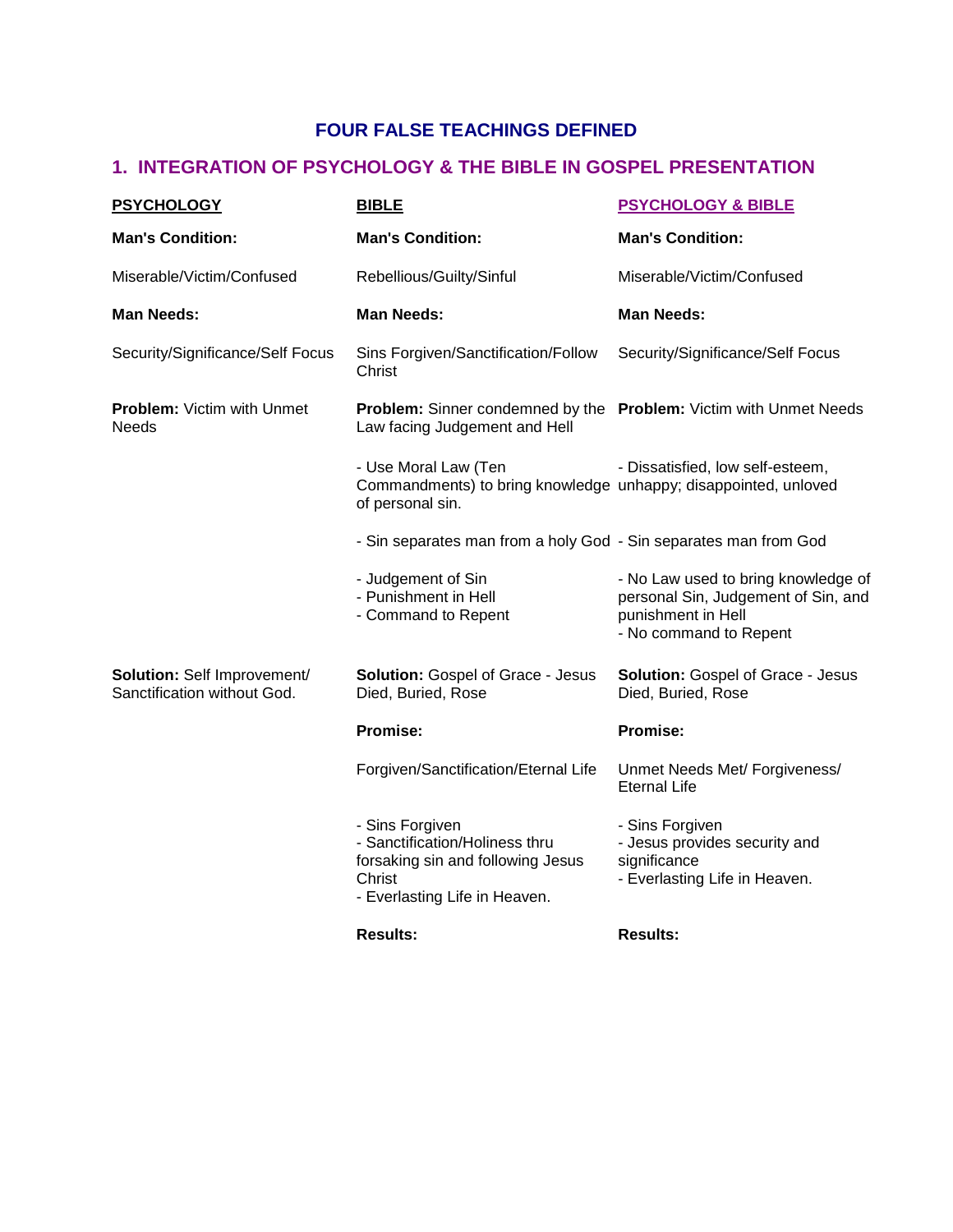Humble: True Conversion Proud: Rejection

Humble & Proud: False Conversion or Rejection \* False Conversion lacks true understanding of personal sin in light of Holy God deserving Judgment and Hell, need for repentance; comes to Jesus for own unmet needs versus forsaking sin and following Jesus Christ.

# **Excerpted from "The Spoiling of Christianity By Psychology" by David L. Brown**

"But, as in every generation, there are those who do not want to submit to the Word of God. Freud and Jung were two such individuals from their generation. They boldly rejected the authority of the Word of God. But did not stop there. They developed a theory that claimed offered an alternative solution for the sin problem and the problems of life. It was called it psychology. Freud and Jung believed that they had found a means through which the soul of man could be perfected without having to repent of sin and submit to God. Man didn't need Jesus as his Savior, he could be his own Savior.

From this root psychology has grown by leaps and bounds with more than *250* separate systems of psychotherapy. But is even more mind boggling is that the Christian church has been duped into buying into this human wisdom. *(Integration of Psychology)* There are many Christians that have been convinced that the difficult problems of life need more than Word of God and the indwelling presence of the Holy Spirit. But, the Bible assures us, *"According as his divine power hath given unto us all things that pertain unto life and godliness, through the knowledge of him that hath called us to glory and virtue:"* 2 Peter 1:3 and *"Thou wilt keep him in perfect peace, whose mind is stayed on thee.. because he trusteth in thee."* Isaiah 26:3.

Non-believers can only attain spiritual life and health by surrender to Jesus Christ as Savior and Lord. That is the direction the church should be pointing them. Psychological techniques, even in the name of Jesus, cannot produce spiritual life. It's time we get back to the Bible!<sub>2a</sub>

The church must minister under the function of the Holy Spirit--not according to man's wisdom. The problem is many churches and Christians have been *spoiled* by the humanly devised philosophy of psychology.

*Beware lest any man spoil you through philosophy and vain deceit, after the tradition of men, after the rudiments of the world, and not after Christ.* Colossians 2:8" **<sup>2</sup>**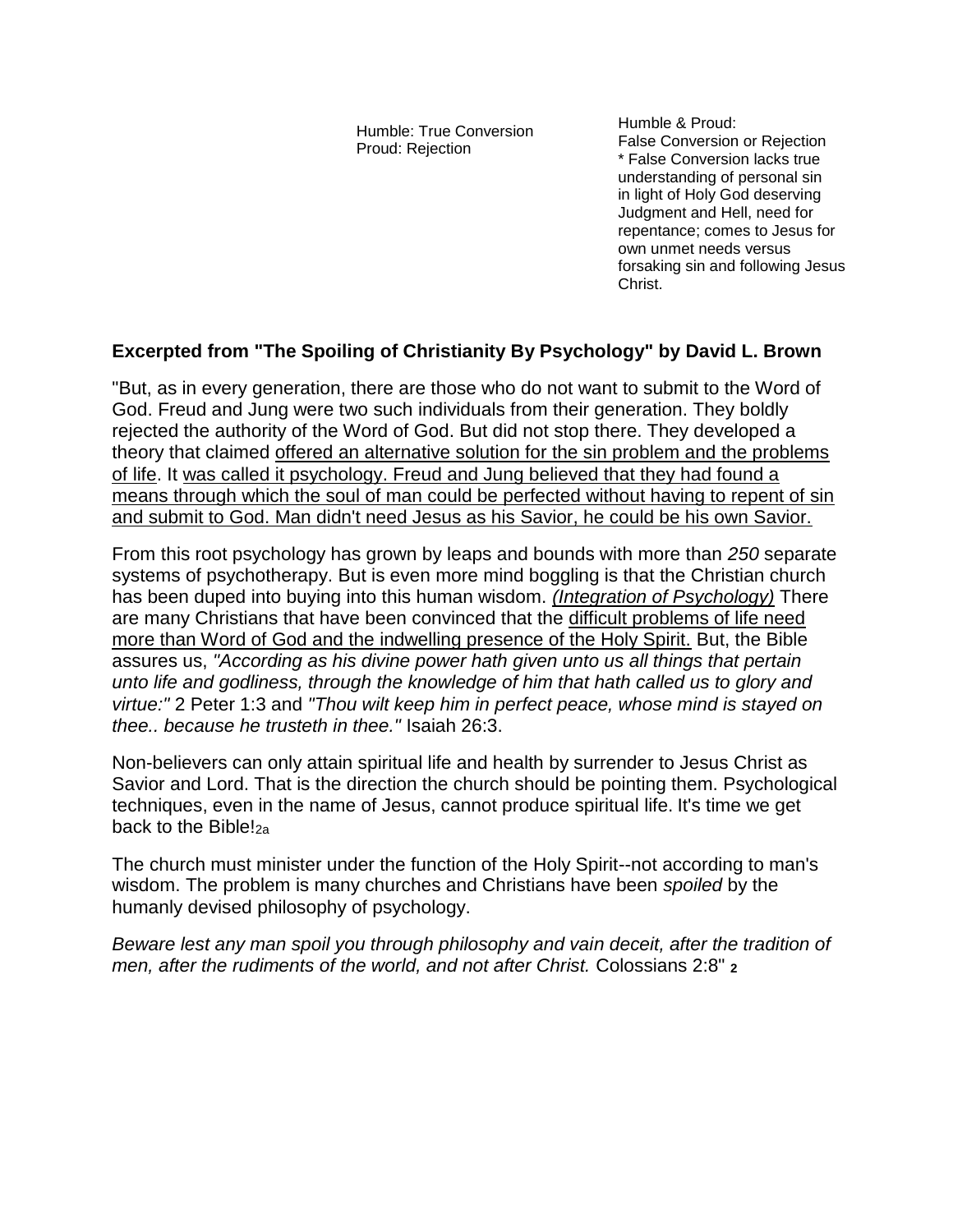# **Learn more about Psychology and it's role in Christian Churches and Ministries**

["The Christian and Psychology"](http://www.svchapel.org/Assets/Docs/TheologyLessons/Christian_and_Psychology.pdf) by Pastor Gary Gilley. (Adobe Reader Required. Substitute King James scriptures when reading this article.)

**Larry Crabb, Psychologist and integrationist was noted as the main endorser of Stonecroft Ministries previous to Stonecroft's new website of April, 2005. He also speaks on Stonecroft's Caribbean Cruises.**

**\_\_\_\_\_\_\_\_\_\_\_\_\_\_\_\_\_\_\_\_\_\_\_\_\_\_\_\_\_\_**

Learn more about [Larry Crabb's beliefs.](http://earnestlycontend.com/10.html)

Stonecroft 2005 Cruise Information featuring Larry & Rachael Crabb: [On Web](http://www.inspirationcruises.com/html/stonecroft.html) or [PDF](http://www.inspirationcruises.com/StonecroftCarib05.pdf)  [format](http://www.inspirationcruises.com/StonecroftCarib05.pdf)

# **2. POSITIVE MESSAGE**

Speakers are instructed to replace preaching and teaching during the speakers testimony with reaching. They are to "reach" with an emphasis on the speakers experiences. Yet, the bible states in Romans 10:14,15 How then shall they call on him in whom they have not believed? and how shall they believe in him of whom they have not heard? and how shall they hear without a preacher? 15 And how shall they preach, except they be sent? as it is written, How beautiful are the feet of them that preach the gospel of peace, and bring glad tidings of good things!

No emphasis on defining personal sin in light of God's moral law, no mention of judgement, hell, and repentance. Grace Only. Psychology (unmet needs) used to draw sinner to Christ rather than exposing sin and providing the solution for their sin.

# **3. CORRUPT BIBLE TRANSLATION**

# **GOOD NEWS BIBLE - BELIEFS OF THE CHIEF TRANSLATOR & CHANGES Excerpt from "Good News Babel" by Terry Watkins <sup>3</sup>**

"Good News Bible's chief translator was Dr. Robert Bratcher. As you'll see, Dr. Bratcher heads the class of the most heretical apostates to ever touch a mainstream Bible translation. In the Brazilian Baptist paper called O Jornal Batista [The Baptist Journal], under the "Questions & Answers" (July 9, 1953) Bratcher openly denied the deity of Jesus Christ: "Jesus Christ would not enjoy omniscience. That is an attribute of God. ... Jesus did not claim He and the Father to be one - which would be absurd." (cited in M.L. Moser, Jr., *The Devil's Masterpiece*, p. 73)

# **Dr. Bratcher also ridicules the inerrancy and infallibility of the Bible:**

"Only willful ignorance or intellectual dishonesty can account for the claim that the Bible is inerrant and infallible ... To invest the Bible with the qualities of inerrancy and infallibility is to idolatrize it, to transform it into a false god. . ."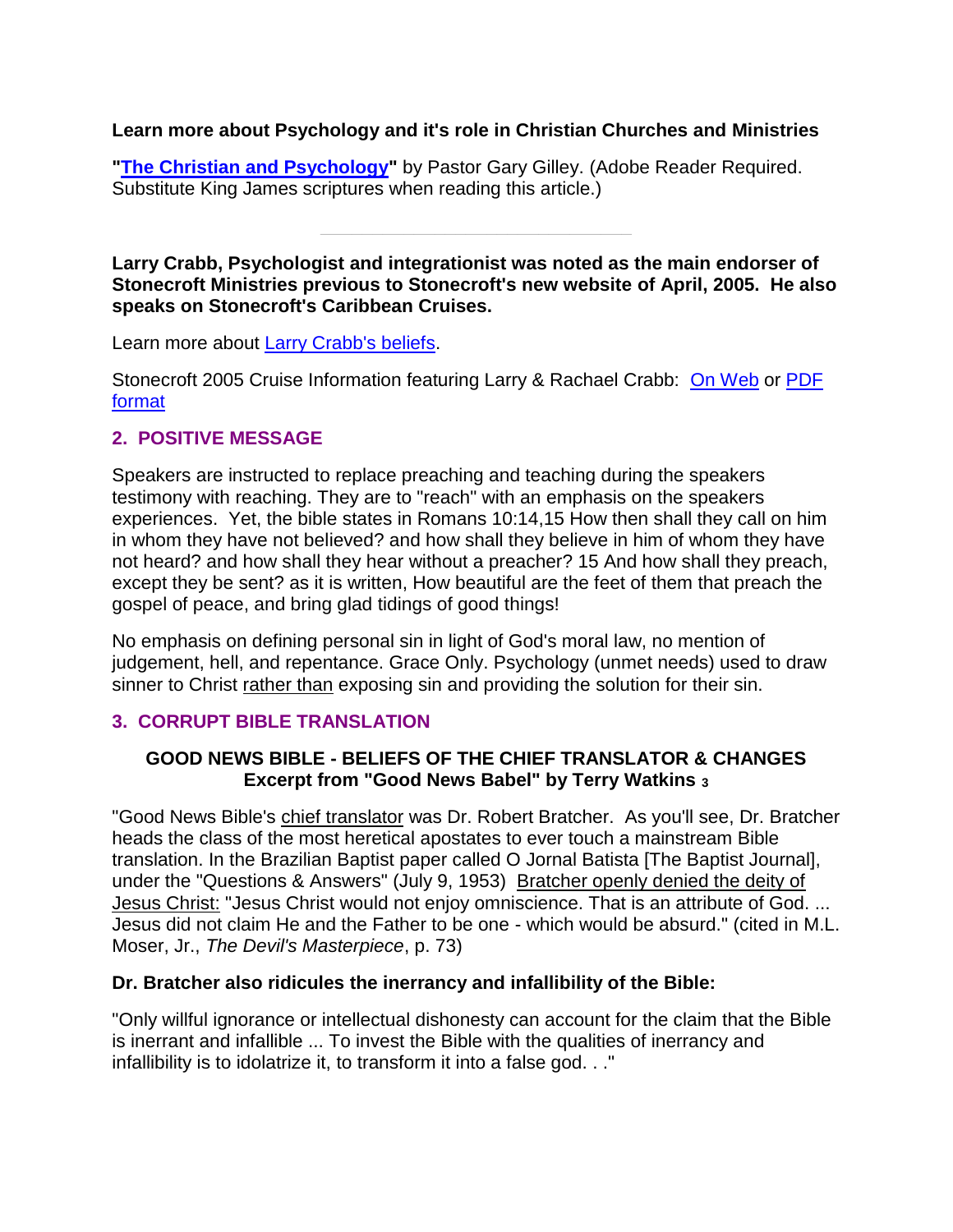"Often in the past and still too often in the present to affirm that the Bible is the Word of God implies that the words of the Bible are the words of God. Such simplistic and absolute terms divest the Bible altogether of its humanity and remove it from the relativism of the historical process. No one seriously claims all the words of the Bible are the very words of God. If someone does so it is only because that person is not willing thoroughly to explore its implications. . ."

Why did Dr. Bratcher refuse to "confess" Jesus Christ as his "personal Saviour"? In a Question and Answer at the First Baptist Church in Spartanburg, South Carolina, the following took place:

Question: `Why did you leave out the blood of Jesus Christ in Romans 5:9 and 14 and other places?'

Answer: `It is a matter of translation.'

Question: `Do you know Jesus Christ as your personal Saviour?'

Answer: Dr. Bratcher would not answer this question.

Question: `Is the human heart by nature Man- centered or God-centered?'

Answer: `Let us stick with questions about translation.'

Question: `Is Jesus Christ God, or the same as God?'

Answer: `Jesus is not the same personality as God.'

(Donald T. Clarke, Bible Version Manual, pp. 98-99)

In another Question and Answer encounter at the First Baptist Church in North Augusta, South Carolina, Dr. Bratcher again would not answer the question:

Question: `If you should die, do you know you would go to heaven?' Answer: Dr. Bratcher would not answer this question.' (Donald T. Clarke, *Bible Version Manual*, pp. 98-99)

**Notice the "reflection" of Dr. Bracther's apostate beliefs beaming off the pages...**  (Headings from pages*)*

The GNB Attacks The Deity Of The Lord Jesus Christ, The Mutilation Of John 3:16, The GNB Removes The Blood, Will The Real "Bright Morning Star" Please Stand Up, The GNB Aborts The Virgin Birth, Hell Is Extinguished In The GNB, Salvation Confusion ("Being" Saved Vs Saved), Truth Not Needed, The Preacher Is Now The Philosopher, The GNB Taketh Away The Word. NOTE: Twenty scriptures have been totally removed; including notes or footnotes"

# **"The GNB's primary promotion is it's ecumenical and interconfessional appeal."**

Read more about the doctrines affected by this corrupt translation. **A MOST FRIGHTFUL DECEPTION THE GOOD NEWS BIBLE AND TRANSLATOR ROBERT BRATCHER by David W. Cloud** <http://www.wayoflife.org/articles/tev.htm>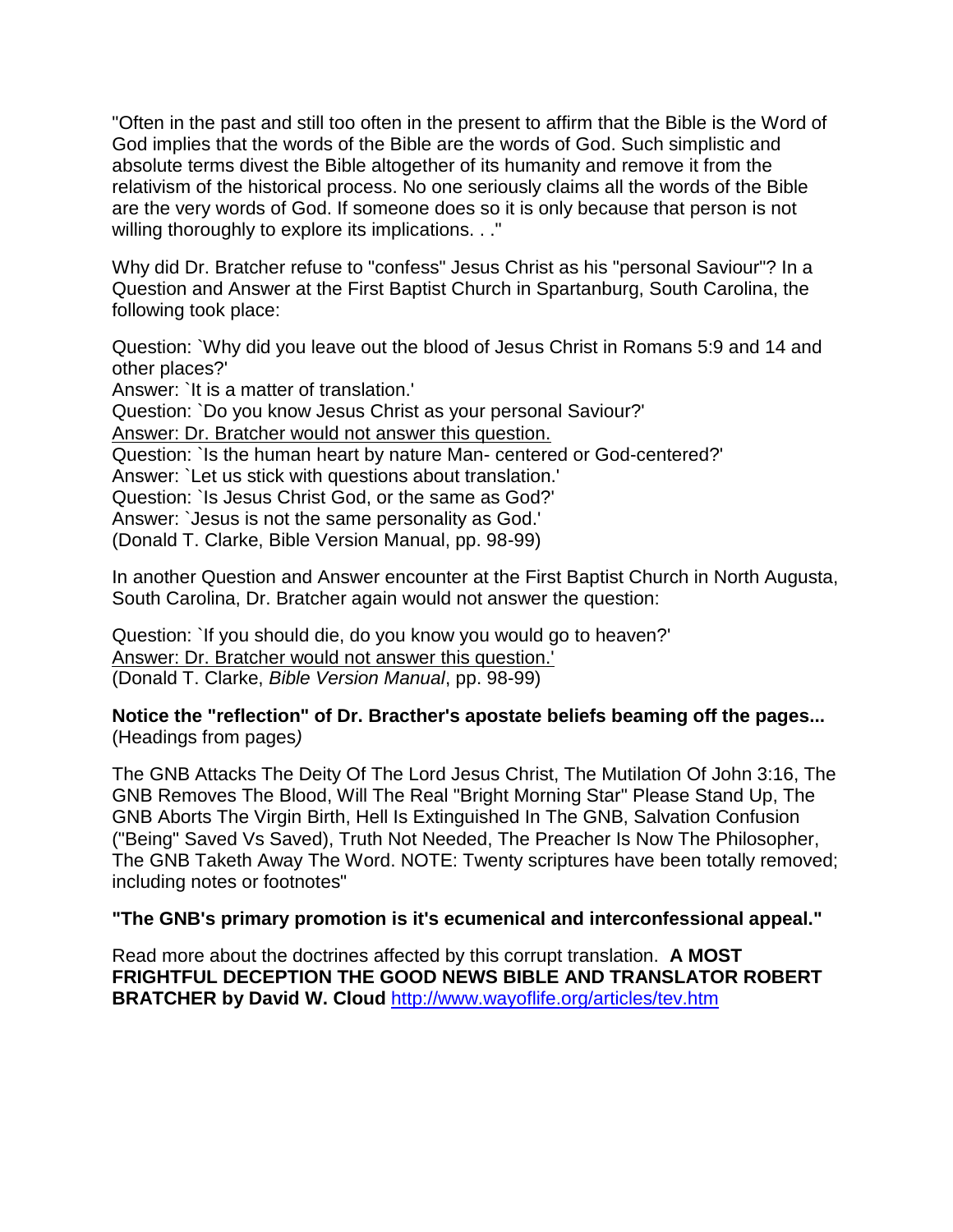# **SCRIPTURE WARNINGS REGARDING CHANGING THE WORD OF GOD**

- Deuteronomy 4:2 Ye shall not add unto the word which I command you, neither shall ye diminish ought from it, that ye may keep the commandments of the LORD your God which I command you.
- Proverbs 30:6 Add thou not unto his words, lest he reprove thee, and thou be found a liar.
- Revelation 22:18-19 For I testify unto every man that heareth the words of the prophecy of this book, If any man shall add unto these things, God shall add unto him the plagues that are written in this book: 19 And if any man shall take away from the words of the book of this prophecy, God shall take away his part out of the book of life, and out of the holy city, and from the things which are written in this book.
- Luke 8:12 then cometh the devil, and taketh away the word.  $\ldots$  "2

# **Scripture Inspired by God**

- 2 Timothy 3:16 All scripture (not translations) is given by inspiration of God (Orig. Hebrew & Greek, Textus Receptus text), and is profitable for doctrine, for reproof, for correction, for instruction in righteousness.
- 2 Peter 1:21 For the prophecy came not in old time by the will of man: but holy men of God spake as they were moved by the Holy Ghost.

# **Scripture is Preserved**

- Psalm 12:6-7 $6$  The words of the LORD are pure words: as silver tried in a furnace of earth, purified seven times.  $^7$  Thou shalt keep them, O LORD, thou shalt preserve them from this generation for ever. (Purest English Translation is King James Version, 1611.)
- 1 Peter 1:23 Being born again, not of corruptible seed, but of incorruptible, by the word of God, which liveth and abideth for ever.
- Matthew 5:18 For verily I say unto you, Till heaven and earth pass, one jot or one tittle shall in no wise pass from the law, till all be fulfilled.

# **Searching Scripture/Confirming Truth**

 Act 17:10-12 And the brethren immediately sent away Paul and Silas by night unto Berea: who coming [thither] went into the synagogue of the Jews. 11 These were more noble than those in Thessalonica, in that they received the word with all readiness of mind, and searched the scriptures daily, whether those things were so. 12 Therefore many of them believed; also of honourable women which were Greeks, and of men, not a few.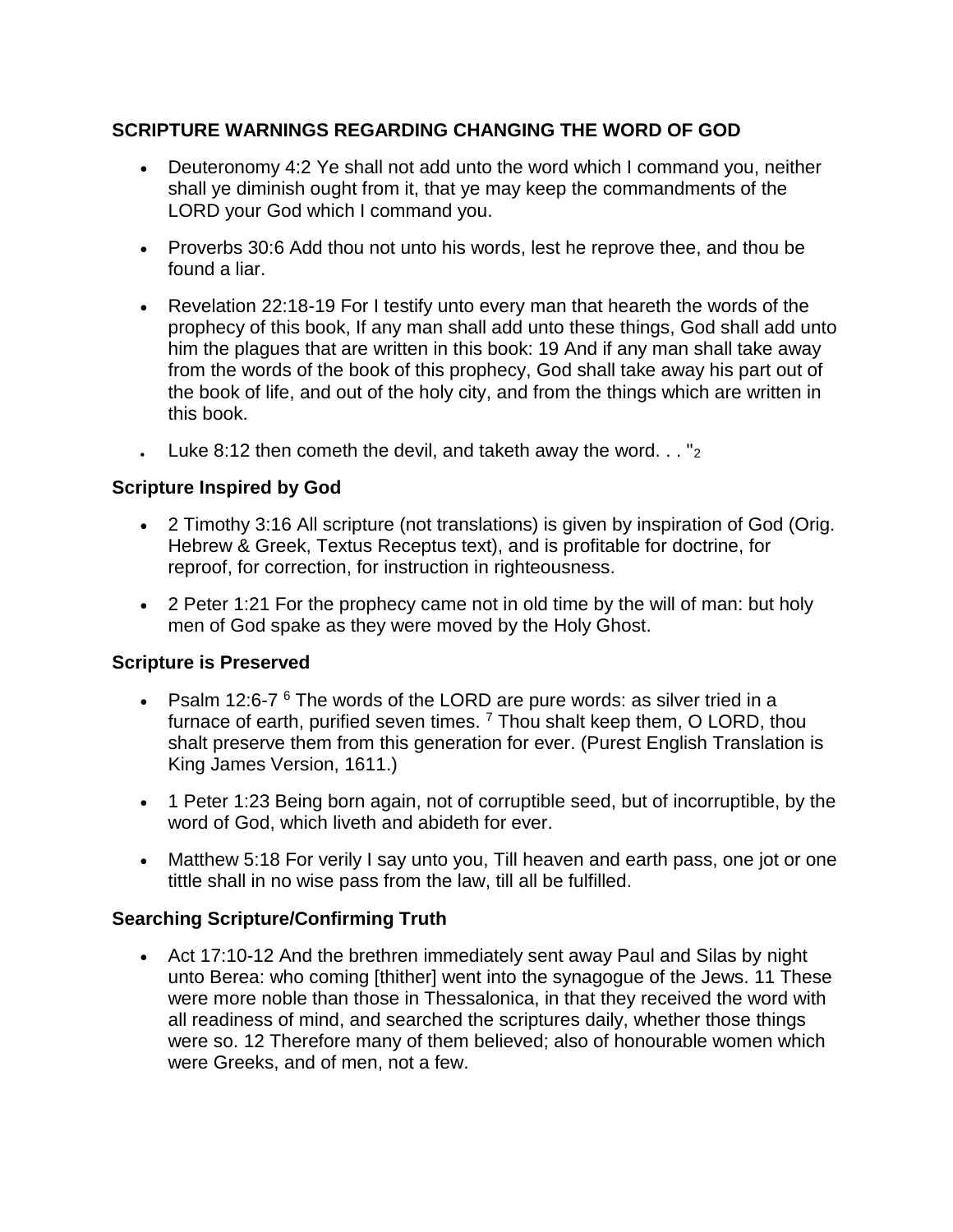# **4. ECUMENICALISM**

Ecumenicalism is a movement toward a worldwide church consisting of religions (including "professed" Christian religions) joining together by:

- 1. agreeing on a portion of biblical doctrines,
- 2. ignoring the remaining biblical doctrines and
- 3. promoting false doctrines.

It's a religious unity movement falsely promoted in the name of God's love yet it is not based on the full counsel of God. This false ecumenical unity causes great confusion and error to those not well grounded in God's Word.

God commands true believers to ...come out from among them, and be ye separate, saith the Lord, and touch not the unclean thing; and I will receive you, (2 Cor 6:17)

Ultimately, it leads to the False Prophet's One World Religious system mentioned in Revelations 17 and 18. Rev. 18:4 states "And I heard another voice from heaven, saying, Come out of her, my people, that ye be not partakers of her sins, and that ye receive not of her plagues."

See "**[True Christian Unity](http://www.wayoflife.org/otimothy/tl010011.htm)**" by David W. Cloud; "**[Ecumenical Excuses for Unequal](http://www.wayoflife.org/fbns/ecumenical%20excuses.html)  [Yokes](http://www.wayoflife.org/fbns/ecumenical%20excuses.html)**" by John R. Rice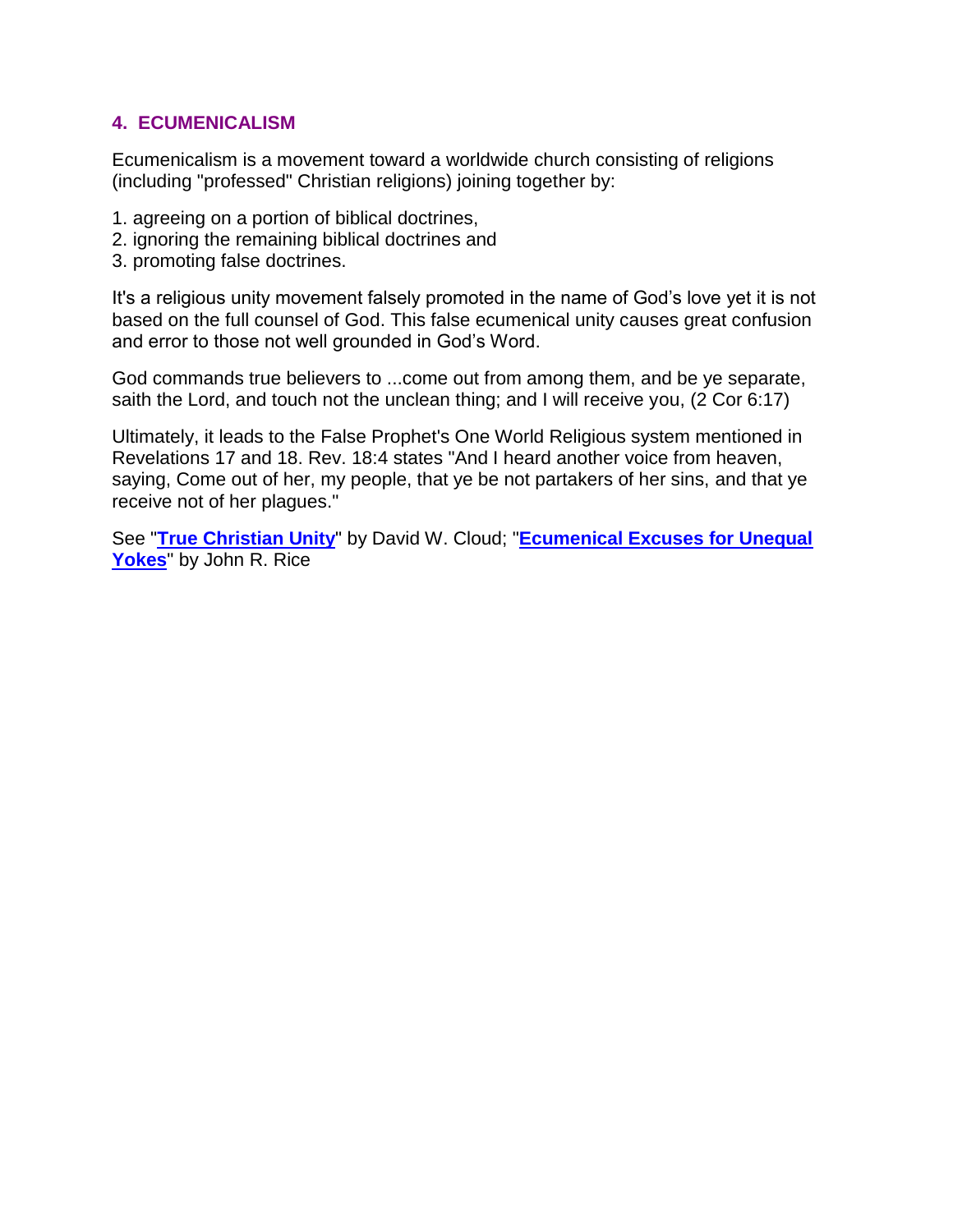# **WHY THE FALSE TEACHINGS?**

#### **NEW EVANGELICALISM MOVEMENT -** A deliberate, liberal movement AWAY from God's Word**.**

"Dr. Harold John Ockenga, Founder and President of Gordon-Conwell College, Boston, coined the term, "neo-evangelical", (same as "New" Evangelical) and has taken leadership in this movement as revealed in a news release of Dec. 8, 1957:" <sup>4</sup>

Below are 4 out of 8 goals of the New Evangelicalism movement, from Fundamental Evangelistic Association Web Track<sub>5</sub>, that line up with Stonecroft's speakers guidelines and practices for sharing the Gospel and God's Word.

#### **[From Track](http://www.fundamentalbiblechurch.org/Tracts/fbcnevan.htm)**

#### **2. Re- thinking, re-investigating, and keeping an "open mind" regarding the fundamentals of the Faith, including the inerrancy and inspiration of the Holy Scriptures. CORRUPT BIBLE TRANSLATION**

Faith in the Word of God and the Son of God are matters of God's revelation, not man's investigation (2 Tim. 2:15;1 Cor. 2:14).

#### **3. Practicing "infiltration" instead of Biblical "separation" with respect to compromised churches and apostate denominations. ECUMENICALISM**

It is always God's will for the faithful believer to withdraw from any fellowship that has departed from sound doctrine and practice (2 Thess. 3:6, 14; Rom. 16:17; 2 Cor. 6:14-18).

**5. Seeking to develop lines of thought and arguments which would "Christianize" pagan ideas and systems founded upon unbelief (glorification of psychology, psychiatry, astrology, etc. ) INTEGRATION OF PSYCHOLOGY WITH THE BIBLE**

> Nothing is better for modern man than the absolute truth of God 's Word (Col. 3:16; 1 Tim. 6:20; 2 Tim. 3:16-17; Jn. 17:17; 1 Thess. 2:13).

#### **6. Preaching only a so-called "positive message," as often expressed by the statement, "God called me to win souls, not to criticize others." POSITIVE MESSAGE**

God calls every believer to win souls, but He also commands every believer to contend earnestly for the Faith (Jude 3-4; Acts 20:24-31).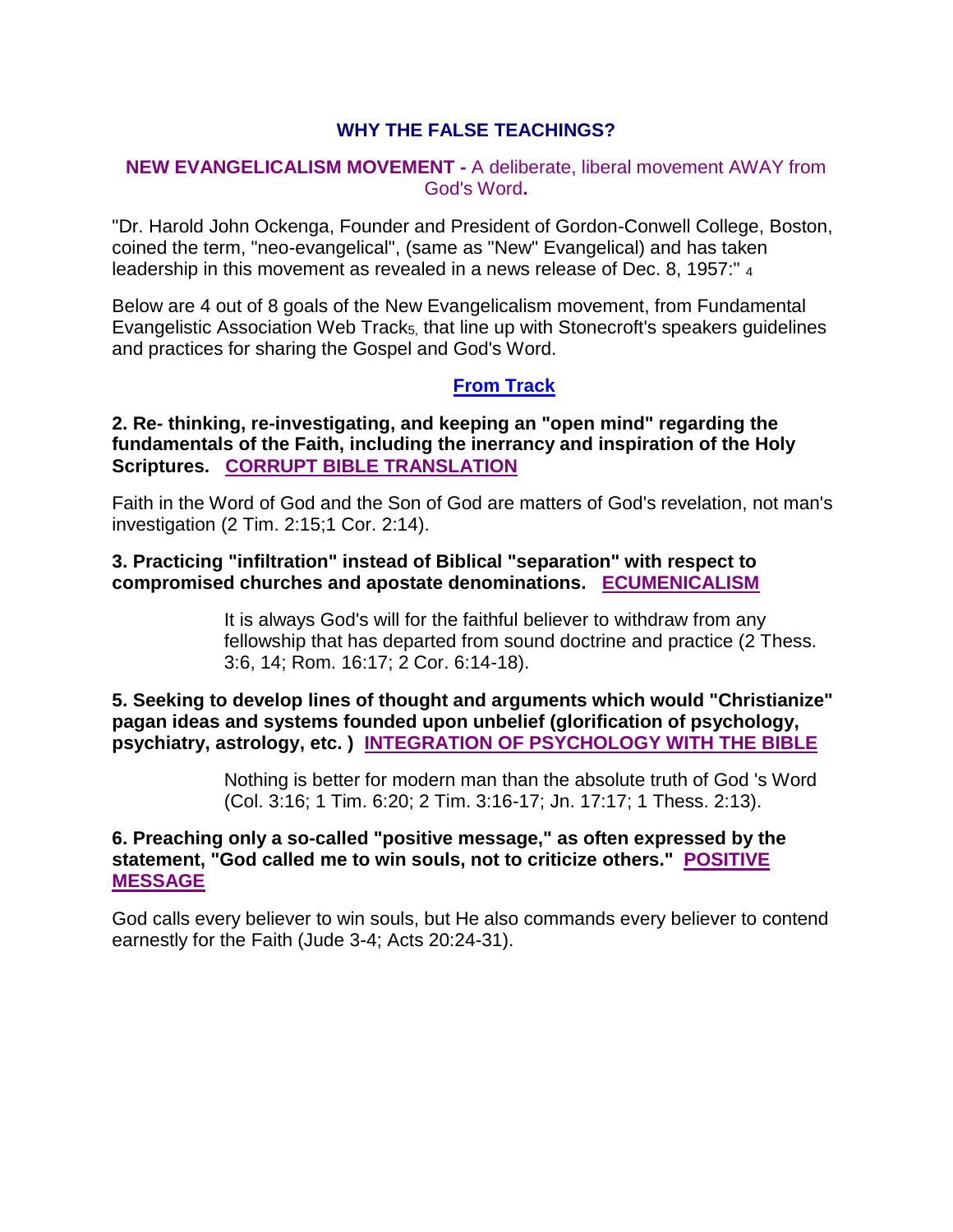#### **DOES GOD'S WORD OFFEND?**

One of the reasons for watering down the preaching and teaching of God's Word, is to avoid being offensive. If the speaker is preaching and teaching based on the full counsel of God, (the moral law, sin, judgment, hell, repentance and grace) why does that offend us? Keep in mind, Jesus represents holiness, righteous as well as grace and mercy. Here's what the bible states about being offended.

Matthew 26:33 Peter answered and said unto him (Jesus), Though all men shall be **offended** because of thee, yet will I never be **offended**.

1 Peter 2:8 Speaking of Jesus...And a stone of stumbling, and a rock of **offence**, even to them which stumble at the word, being disobedient: whereunto also they were appointed.

Matt 13:57 And they were **offended** in him. But Jesus said unto them, A prophet is not without honour, save in his own country, and in his own house.

Matthew 13:21 Yet hath he not root in himself, but dureth for a while: for when tribulation or persecution ariseth because of the word, by and by he is **offended**.

John 6:60, 61 Many therefore of his disciples, when they had heard this, said, This is an hard saying; who can hear it? 61 When Jesus knew in himself that his disciples murmured at it, he said unto them, Doth this **offend** you?

Matt 15:12 Then came his disciples, and said unto him, Knowest thou that the Pharisees were **offended**, after they heard this saying?

Gal 5:11e then is the **offence** of the cross ceased.

The proud will be offended by the truth of their sinful condition compared to God's holiness. My husband often spoke to me about sin before I was saved. I was very offended. Hatred comes to mind. I didn't realize I was offended by God holiness. At times, I even get offended now when my sin is laid bear before me; yet the cry of my heart should be as David cried to the Lord in Psalm 19:12, 13 12 Who can understand his errors? cleanse thou me from secret faults. 13 Keep back thy servant also from presumptuous (willful) sins; let them not have dominion over me: then shall I be upright, and I shall be innocent from the great transgression.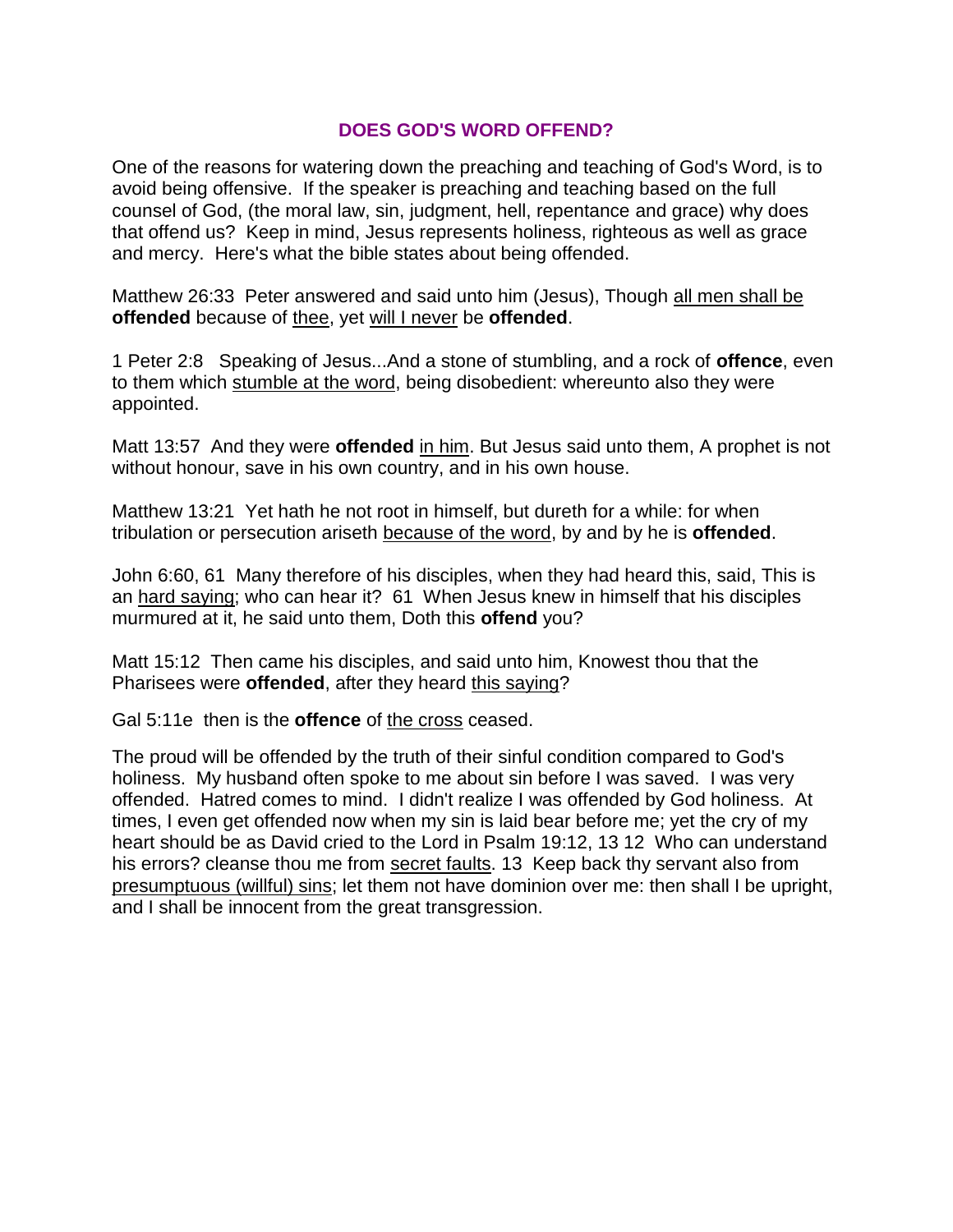# **WHAT DOES THE BIBLE SAY ABOUT THE FALSE TEACHINGS?**

For I testify unto every man that heareth the words of the prophecy of this book, if any man shall add unto these things, God shall add unto him the plagues that are written in this book: Revelation 22:18

There is great opportunity to be very ashamed before the Lord for not rightly dividing the word.

"Study to shew thyself approved unto God, a workman that needeth not to be ashamed, rightly dividing the word of truth". 2 Timothy 2:15

Someday, every true believer will give an account for how they labourered including **if** they laboured according to the full counsel of Word of God. If the labor is not according to the Word, the believer suffers loss...

**1 Corinthians 13:8-20** Now he that planteth and he that watereth are one: and every man shall receive his own reward according to his own labour. 9 For we are labourers together with God: ye are God's husbandry, ye are God's building. 10 According to the grace of God which is given unto me, as a wise masterbuilder, I have laid the foundation, and another buildeth thereon. But let every man take heed how he buildeth thereupon. 11 For other foundation can no man lay than that is laid, which is Jesus Christ. 12 Now if any man build upon this foundation gold, silver, precious stones, wood, hay, stubble; 13 Every man's work shall be made manifest: for the day shall declare it, because it shall be revealed by fire; and the fire shall try every man's work of what sort it is. 14 If any man's work abide which he hath built thereupon, he shall receive a reward. 15 If any man's work shall be burned, he shall suffer loss: but he himself shall be saved; yet so as by fire. 16 Know ye not that ye are the temple of God, and that the Spirit of God dwelleth in you? 17 If any man defile the temple of God, him shall God destroy; for the temple of God is holy, which temple ye are. 18 Let no man deceive himself. If any man among you seemeth to be wise in this world, let him become a fool, that he may be wise. 19 For the wisdom of this world is foolishness with God. For it is written, He taketh the wise in their own craftiness. 20 And again, The Lord knoweth the thoughts of the wise, that they are vain.

The reason for this paper is to do God's will by warning of error to protect the true flock as well as bring about true conversions.

# **WARNING MEN**

- Ezekiel 33:8-9, "When I say to the wicked, 'O wicked man, you will surely die,' and you do not speak to warn the wicked from his way, that wicked man shall die in his iniquity, but his blood I will require from your hand. 9 "But if you on your part warn a wicked man to turn from his way and he does not turn from his way, he will die in his iniquity, but you have delivered your life.
- Colossians 1:28 Whom we preach, warning every man, and teaching every man in all wisdom; that we may present every man perfect in Christ Jesus: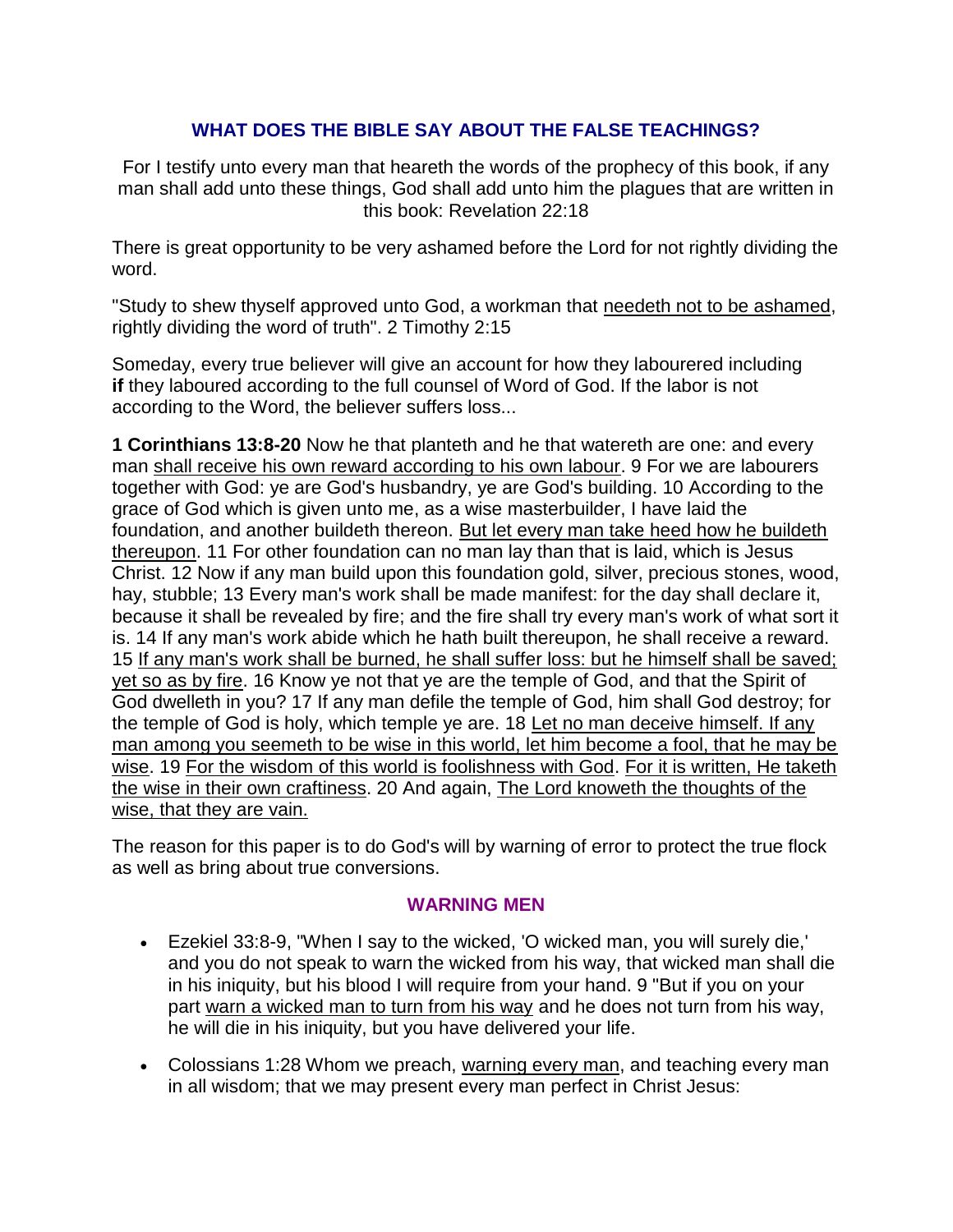# **WISDOM OF MAN'S WORDS**

- 1 Corinthians 3:19 For the wisdom of this world is foolishness with God.
- 1 Corinthians 1:17 For Christ sent me not to baptize, but to preach the gospel: not with wisdom of words, lest the cross of Christ should be made of none effect.
- 1 Corinthians 2:4-5 And my speech and my preaching was not with enticing words of man's wisdom, but in demonstration of the Spirit and of power: That your faith should not stand in the wisdom of men, but in the power of God.
- 2 Peter 2:18 For when they speak great swelling words of vanity, they allure through the lusts of the flesh, through much wantonness, those that were clean escaped from them who live in error.
- 1 Corinthians 9:16 For though I preach the gospel, I have nothing to glory of: for necessity is laid upon me; yea, woe is unto me, if I preach not the gospel!

# **WARNING OF ANOTHER GOSPEL**

- Galatians 1:6-12 "I marvel that ye are so soon removed from him that called you into the grace of Christ unto another gospel: Which is not another; but there be some that trouble you, and would pervert the gospel of Christ. But though we, or an angel from heaven, preach any other gospel unto you than that which we have preached unto you, let him be accursed." As we said before, so say I now again, If any man preach any other gospel unto you than that ye have received, let him be accursed. 10 For do I now persuade men, or God? or do I seek to please men? for if I yet pleased men, I should not be the servant of Christ. 11 But I certify you, brethren, that the gospel which was preached of me is not after man. 12 For I neither received it of man, neither was I taught *it,* but by the revelation of Jesus Christ.
- 2 Timothy 4:1-5 I charge thee therefore before God, and the Lord Jesus Christ, who shall judge the quick and the dead at his appearing and his kingdom; 2 Preach the word; be instant in season, out of season; reprove, rebuke, exhort with all longsuffering and doctrine. *3* For the time will come when they will not endure sound doctrine; but after their own lusts shall they heap to themselves teachers, having itching ears; *4* And they shall turn away their ears from the truth, and shall be turned unto fables. *5* But watch thou in all things, endure afflictions, do the work of an evangelist, make full proof of thy ministry.
- Ephesians 4:14 that we henceforth be no more children, tossed to and fro, and carried about with every wind of doctrine, by the sleight of men, *and* cunning craftiness, whereby they lie in wait to deceive;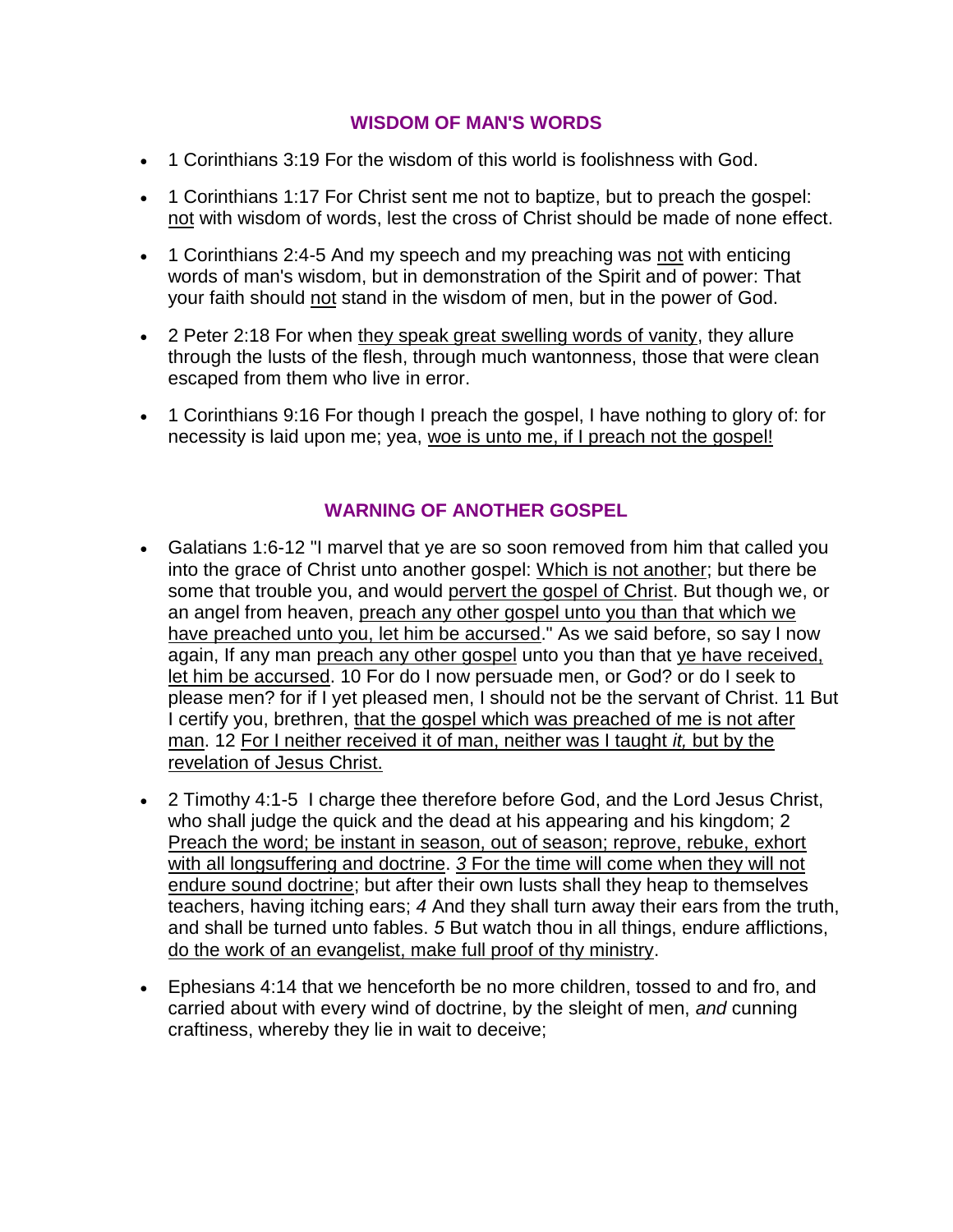Colossians 2:8 Beware lest any man spoil you through philosophy and vain deceit, after the tradition of men, after the rudiments of the world, and not after Christ.

# **EXAMPLE OF CORRECTING TEACHINGS**

 **Acts 18:24- 28** And a certain Jew named Apollos, born at Alexandria, an eloquent man, and mighty in the scriptures, came to Ephesus. 25 This man was instructed in the way of the Lord; and being fervent in the spirit, he spake and taught diligently the things of the Lord, knowing only the baptism of John. 26 And he began to speak boldly in the synagogue: whom when Aquila and Priscilla had heard, they took him unto them, and expounded unto him the way of God more perfectly. 27 And when he was disposed to pass into Achaia, the brethren wrote, exhorting the disciples to receive him: who, when he was come, helped them much which had believed through grace: 28 For he mightily convinced the Jews, and that publickly, shewing by the scriptures that Jesus was Christ.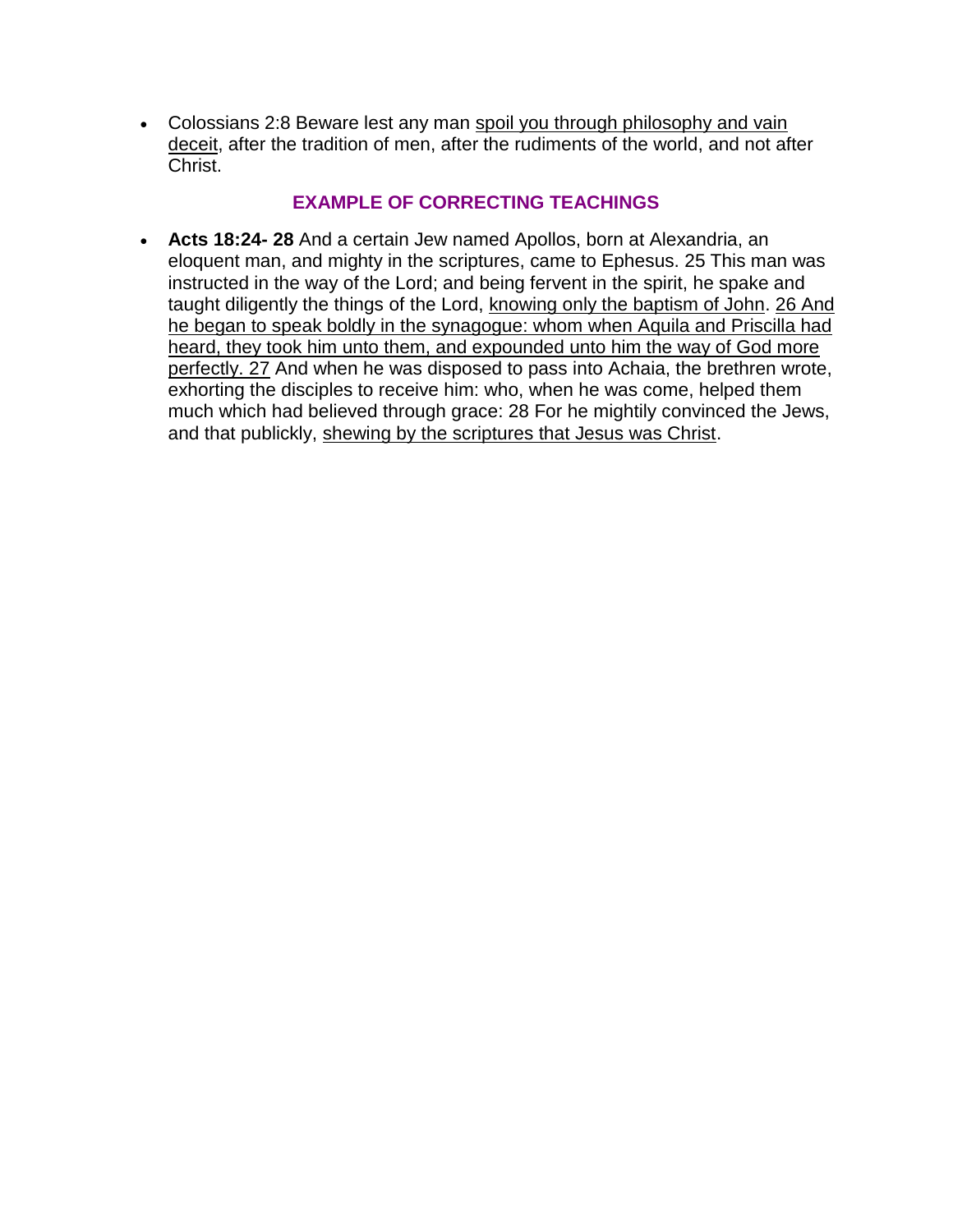# **UNFRUITFUL RESULTS**

My people are destroyed for lack of knowledge, Hosea 4:6a

# **FALSE CONVERSIONS**

- Mark 4:4-6 And it came to pass, as he sowed (God's Word), some fell by the way side, and the fowls of the air came and devoured it up. <sup>5</sup> And some fell on stony ground (proud heart), where it had not much earth; and immediately it sprang up, because it had no depth of earth:  $6$  But when the sun was up, it was scorched; and because it had no root, it withered away.
- Mark 4:15-17 And these are they by the way side, where the word is sown; but when they have heard, Satan cometh immediately, and taketh away the word that was sown in their hearts.  $6$  And these are they likewise which are sown on stony ground; who, when they have heard the word, immediately receive it with gladness; <sup>17</sup> And have no root in themselves, and so endure but for a time: afterward, when affliction or persecution ariseth for the word's sake, immediately they are offended.

(If there are false conversions with the sowing of the Word on a stony ground hearer (proud heart), what are the potential results of sowing the Word of God mixed with man's wisdom/false teachings? False Teaching = False Conversion.)

- Matthew 7:17-20 Even so every good tree bringeth forth good fruit; but a corrupt tree bringeth forth evil fruit. <sup>18</sup> A good tree cannot bring forth evil fruit, neither can a corrupt tree bring forth good fruit. <sup>19</sup> Every tree that bringeth not forth good fruit is hewn down, and cast into the fire. <sup>20</sup> Wherefore by their fruits ye shall know them**.**
- James 2:20 & 26 But wilt thou know, O vain man, that faith without works is dead? <sup>26</sup> For as the body without the spirit is dead, so faith without works is dead also.

# **FALLING AWAY**

 2 Thessalonians 2:3 Let no man deceive you by any means: for that day shall not come, except there come a falling away first, and that man of sin be revealed, the son of perdition;

# **END TIMES ONE WORLD RELIGION**

• 1 Timothy 4:1-2 Now the Spirit speaketh expressly, that in the latter times some shall depart from the faith, giving heed to seducing spirits, and doctrines of devils; <sup>2</sup> Speaking lies in hypocrisy; having their conscience seared with a hot iron;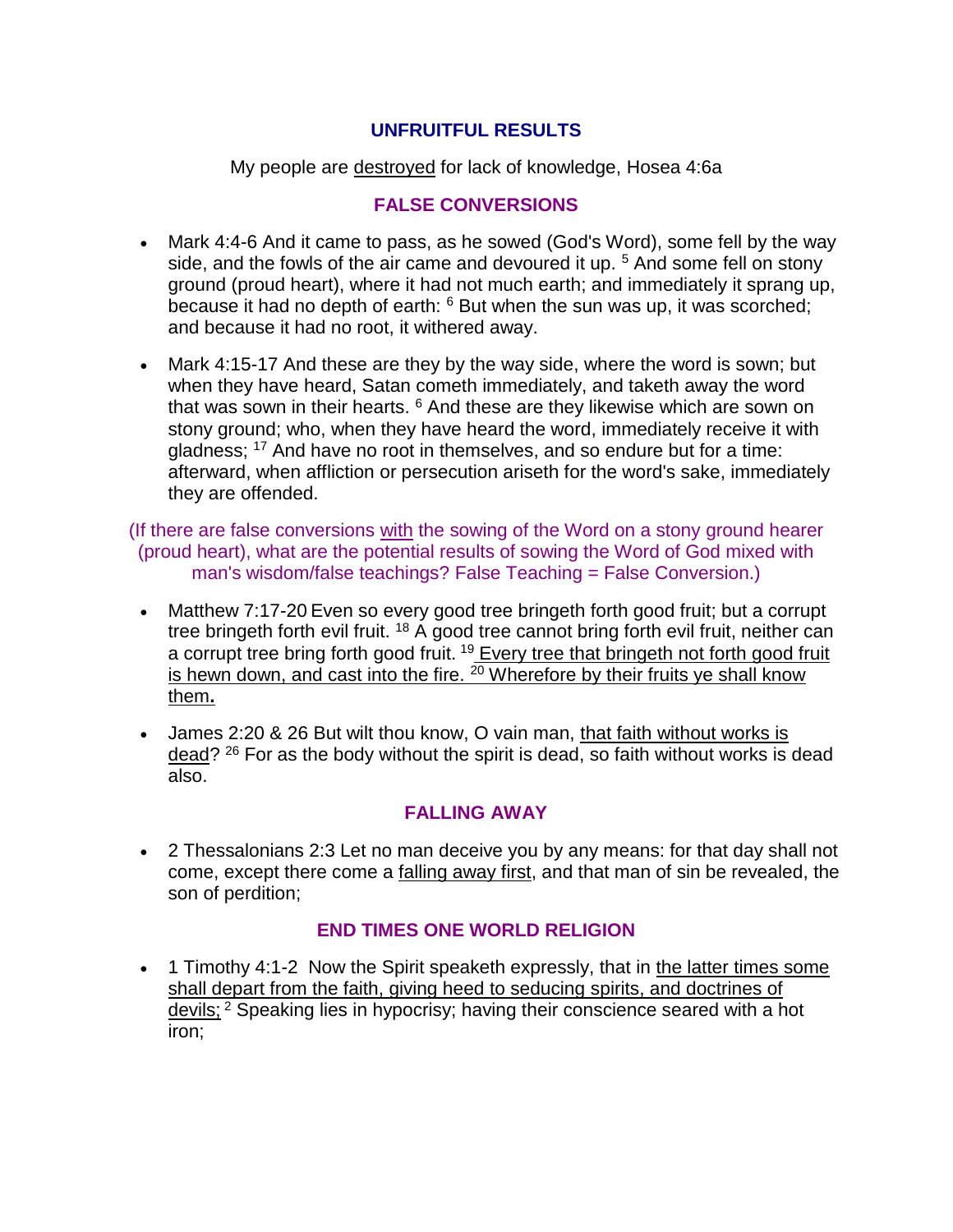Contributing to the fulfillment of prophecy.

For more information, visit [www.wayoflife.org](http://www.wayoflife.org/)

The Way of Life Encyclopedia of the Bible & Christianity can be purchased at the site.